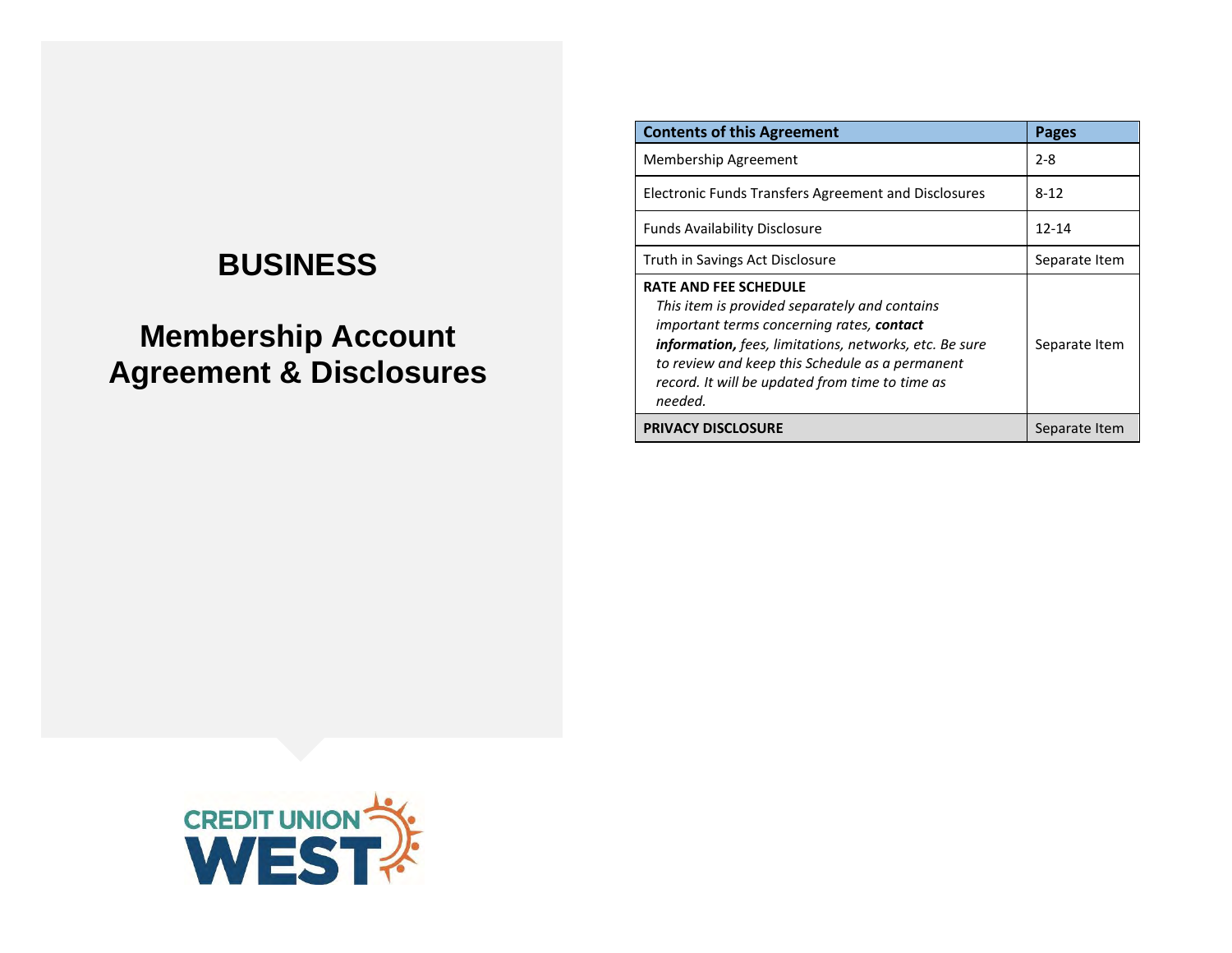## **CREDIT UNION WEST MEMBERSHIP**

To become a member of Credit Union West you must be in our field of membership as described in our Bylaws or charter and open and maintain at least one savings account with the minimum required membership savings amount, as described in our Bylaws (or otherwise required).

A joint owner on any account offered by Credit Union West cannot vote, borrow money, or hold office, unless the joint owner is within the field of membership of this credit union and is also a qualified member.

# **BYLAWS**

Our bylaws, which we may amend from time to time, establish basic rules about our credit union policies and operations which affect your account and membership. You may obtain a copy of the bylaws upon request.

**Notice: The laws and regulations governing the financial services we provide are complex. To insure your understanding of our relationship with you**, **we provide this detailed agreement which explains both your responsibilities and ours. Please read this document carefully, and feel free to ask any questions regarding these terms and conditions.**

**BINDING ARBITRATION: EXCEPT AS SPECIFICALLY PROVIDED**  THIS ARBITRATION PROVISION SUBSTANTIALLY **YOUR RIGHT TO BRING A LEGAL ACTION IN A JUDICIAL FORUM (EXCEPT FOR MATTERS THAT MAY BE BROUGHT IN SMALL CLAIMS COURT AS SET FORTH HEREIN).**

**PLEASE READ THIS SECTION CAREFULLY. THE PARTIES WILL NOT HAVE A RIGHT TO HAVE A JUDGE OR JURY DECIDE ANY CLAIM OR DISPUTE; AND THE ABILITY TO APPEAL IS LIMITED IN AN ARBITRATED MATTER HEREUNDER. ANY DISPUTES WILL BE DECIDED BY A NEUTRAL ARBITRATOR. FURTHER, NEITHER PARTY NOR ANYONE OF THEIR BEHALF CAN PURSUE ANY CLAIM OR DISPUTE IN ANY CLASS OR REPRESENTATIVE CAPACITY. IT IS THE INTENT OF THE PARTIES HERETO TO PROVIDE A FUNDAMENTALLY FAIR AND LESS COSTLY FORUM TO ADDRESS ANY DISPUTES BETWEEN THE PARTIES; AND THE PARTIES SPECIFICALLY AGREE TO THIS ALTERNATIVE METHOD OF DISPUTE RESOLUTION AS AN INTEGRAL PART OF THE RELATIONSHIP BETWEEN THE PARTIES. SEE PAGE ---7-- OF THE ACCOUNT AGREEMENT SECTION FOR COMPLETE DETAILS.** 

# **BUSINESS ACCOUNT AGREEMENT AND DISCLOSURES**

The terms and conditions of this Account Agreement for Business Accounts ("Agreement") apply to all Credit Union West business accounts. You have agreed by signing the Membership Account Card and/or by using your account on or after the opening date, to be legally bound by the terms of this Agreement. You should keep a copy of this Agreement and anything else we send to you about your account for your records. When used in this Agreement, the terms "you" and "your" refer to your business or its authorized representative; the terms "we", "our," and "Credit Union" refer to Credit Union West. The term "Account(s)" refers to your Credit Union West business deposit account(s).

The purpose of this Agreement is to state the terms and conditions that apply to all of your accounts, account services or other relationships with us, including without limitation loan, safe deposit and other services. You understand that the agreements, terms, conditions, rules and regulations applicable to any other account(s) or service(s) remain in full force and effect and continue to be applicable, except as specifically modified by this Agreement. Further, except as expressly stated below in regard to third party service providers, to the extent that the terms of a specific Subsection of this Agreement vary from the terms set forth in this Section, the specific terms and conditions of the Subsection will govern our relationship with you. Transactions on your account may also be governed by agreements with third parties such as NACHA's (The National Automated Clearing House Association) Operating Rules, which agreements will also be binding upon you and the Credit Union. To the extent that the terms of any such third party agreements provide for specific processing, reporting or other time periods, or require you to make any claims or provide any notifications or responses, then the third parties' requirements and rules shall govern despite any other general or specific terms or conditions set forth in the entirety of this Agreement.

**Compliance with Laws and Inappropriate Transactions or Account Relationship:** You agree to comply with all laws, rules and regulations. You also warrant and agree that you will not use any Credit Union Accounts or Services, including but not limited to loans, to make or facilitate any illegal or inappropriate transaction(s) as determined by applicable law as we in our discretion may deem inappropriate; and that any such use, including any such authorized use, will constitute a breach of this Agreement. Certain federal and/or state laws or Third Party Service Providers' Rules may limit or prohibit certain transactions such as (but not limited to) those coded as possible gambling transactions. The Credit Union may decline to accept, process or pay any transaction that we believe to be illegal, improper or unenforceable (regarding your obligation to pay us or otherwise) under applicable law; or which is otherwise limited or prohibited, including but not limited to any transaction involving or relating to any gambling activity. We may also close or terminate accounts or services which we believe violate your obligations under this Section, or as otherwise provided herein. Such prohibitions or limitations may affect some otherwise proper or allowable transactions such as debits, charges or other transactions at or relating to a hotel-casino. You understand and agree such limitations/prohibitions are not within the Credit Union's control and that the Credit Union will not have any liability, responsibility or culpability whatsoever for any such use by you or any authorized user(s); or for declining to accept, process, or pay any such transaction.

**Restrictions on Accounts:** The Credit Union may limit, refuse, close or terminate any account or service that we deem to constitute a breach of this Agreement. Unless an express exception is made by the Credit Union in its sole discretion, we do not offer services to "Money Service Businesses", "Internet Gambling Businesses" and "Cannabis Businesses", or other businesses that we determine violate the limitations in this Section. By way of illustration: "Cannabis Businesses" are defined by the Credit Union to be any person or business that (i) engages in the sale, production or storage of marijuana or shops selling marijuana paraphernalia. The Credit Union may, at its sole discretion, also apply these restrictions on other businesses or individuals directly or indirectly related to a cannabis business.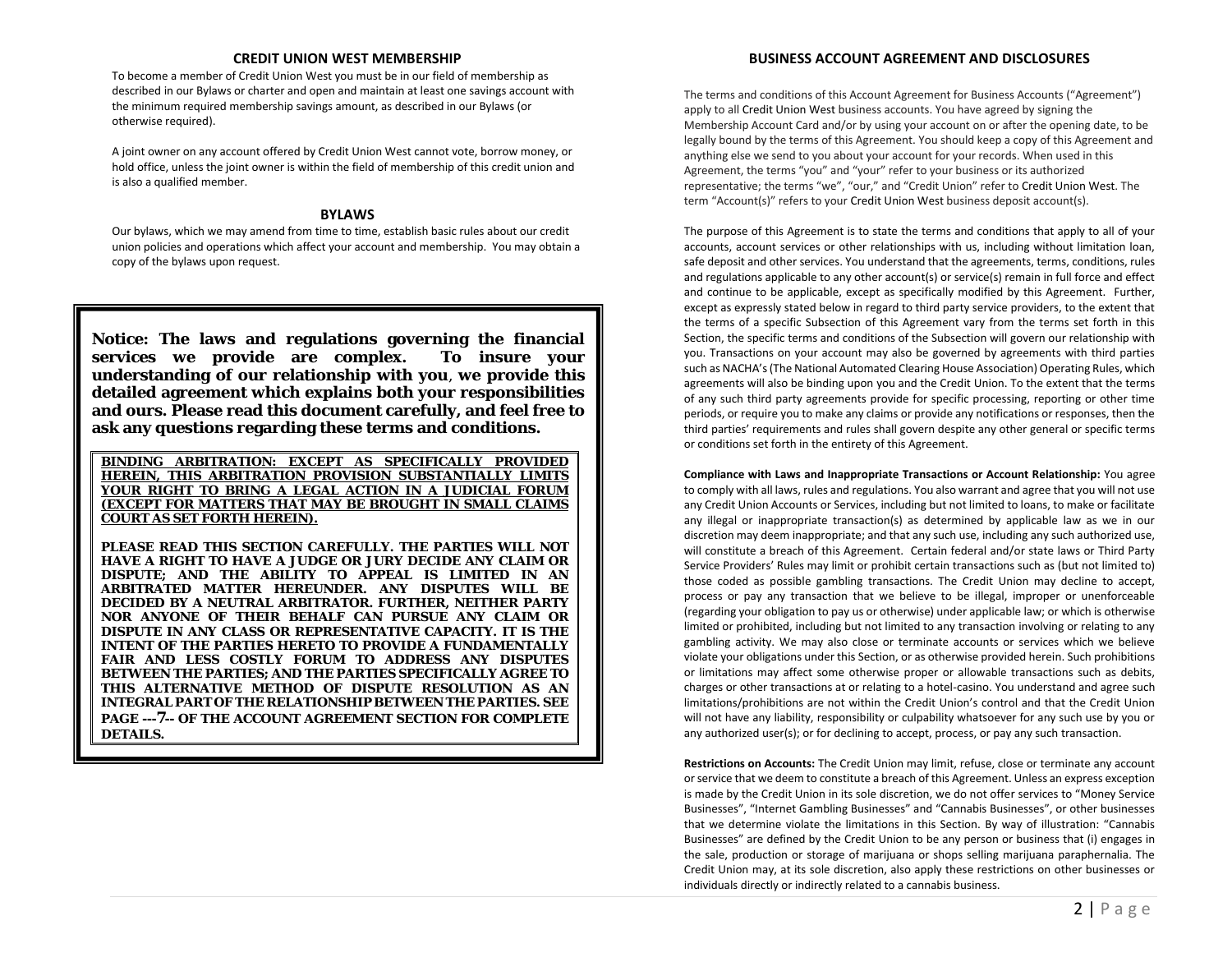**Other Restrictions:** The credit union will not provide account services to entities routinely engaged in providing check cashing services to third parties or acting as a third-party processor. b. The credit union will not provide account services to any person or organization engaged in the business of betting or wagering, or that knowingly accepts payments in connection with the participation of another person in unlawful Internet gambling, as defined in Regulation GG, the Unlawful Internet Gambling Enforcement Act (UIGEA). The credit union may also restrict electronic debit activity applicable to member accounts that originates from known Internet gambling providers or may be coded as originating from a gambling establishment, as defined by Regulation GG. c. The credit union may restrict deposits or withdrawals by any individual or business member that routinely deposits and/or withdraws in aggregate more than \$150,000 in cash per calendar month. d. The credit union may restrict account services to any member who utilizes their account in a manner inconsistent with the account type

**LIABILITY** - You agree, for yourself (and the person or entity you represent if you sign as a representative of another) to the terms of this account and the schedule of charges. You authorize us to deduct these charges, without notice to you, directly from the account balance as accrued. You will pay any additional reasonable charges for services you request which are not covered by this agreement. Each of you also agrees to be jointly and severally (individually) liable for any account shortage resulting from charges or overdrafts, whether caused by you or another with access to this account. This liability is due immediately, and can be deducted directly from the account balance whenever sufficient funds are available. You have no right to defer payment of this liability, and you are liable regardless of whether you signed the item or benefited from the charge or overdraft.

You will be liable for our costs as well as for our reasonable attorneys' fees (including those fees allocable to our in-house counsel), to the extent permitted by law, whether incurred as a result of collection or in any other dispute involving your account. This includes, but is not limited to, disputes between you and another joint owner; you and an authorized signer or similar party; or a third party claiming an interest in your account. This also includes any action that you or a third party takes regarding the account that causes us, in good faith, to seek the advice of an attorney, whether or not we become involved in the dispute. All costs and attorneys' fees can be deducted from your account when they are incurred, without notice to you.

We require that checks purchased or printed from sources other than the Credit Union contain security features that will prevent the check from being counterfeited. The minimum features required are an artificial watermark, "VOID" pantograph, micro-print lines, bleed-through check numbering, a warning band and a Regulation CC endorsement backer on the reverse of the check. If you use checks that do not meet these minimum required counterfeit-avoidance security standards, and your checks are counterfeited, we may refuse to honor your request for reimbursement of any losses you may suffer.

#### **ACCOUNTS AND SERVICES FOR BUSINESS PURPOSES**

You represent, warrant and guaranty that all accounts and/or other services, including any particular transaction shall be for commercial use, and no service or transaction shall otherwise be used for any consumer, household or family purpose whatsoever.

#### **DEPOSITS TO YOUR ACCOUNT**

You may make deposits in any amount to your Account during normal business hours at any Credit Union branch or by mail. If the service is available, you may also make deposits by automatic transfers from other accounts, by telephone transfer, or at an automated teller machine ("ATM") that accepts Credit Union deposits.

The law allows and you specifically agree that we may supply any missing endorsement to a deposited check, draft, or any other instrument. However, we reserve the right to refuse to accept for deposit any item which does not bear a proper endorsement, which is payable to someone other than you or, in our sole discretion, under any other circumstances. Federal law specifies locations on checks for your and our respective endorsements. If our endorsement is illegible because you have endorsed a check in the wrong location, you will be liable for any resulting losses.

**Multiple Payees:** Unless any check, share draft or other instrument expressly indicates that the item is payable jointly, the instrument shall be deemed payable individually. If there is any ambiguity, the instrument shall be deemed payable to an individual (example: a check payable to "A and B" is considered payable jointly. A check payable to "A or B;" "A, B;" "A/B", where "A and B are listed on separate lines;" or otherwise, where not expressly joint are payable individually).

We may refuse to cash a check made payable to you, but instead require you to deposit the check to your Account. All deposits accepted by us are subject to verification. You should retain your copy of any receipt or other document which evidences your deposit. If you claim that a deposit was not properly credited to your Account, we may ask you to show us your receipt or other document which evidences your deposit. You should not mail cash deposits. We will not be liable for any deposit that we do not receive. We reserve the right to make adjustments to your Account upon verification of your deposit or for computation or other errors related to your Account.

All non-cash deposits are posted to your Account subject to our receipt of "final payment" from the party on which the item is drawn. If we receive notice that an item is being returned to us unpaid, or if we do not receive final payment on a deposited item, because, for example, the drawer has placed a stop payment or the item is returned "insufficient funds" or "account closed"; or if an item is returned after final payment, we will charge your Account for the amount of the item, for any dividends carried on the item and for our applicable charges, even if the amount of the item has already been made available to you and even if we do not actually receive the returned item. If the charge-back of a returned item or a fee or other charge creates an overdraft, you agree to pay us the amount of the overdraft immediately, and we may charge your Account a service charge for the overdraft.

We receive final payment for deposited items at different times depending on the location of the parties who will pay the items. In addition, our receipt of final payment may be delayed further due to circumstances beyond our reasonable control. For more information, please see our Funds Availability Policy, which is incorporated herein by reference and which may be amended from time to time. If we must pay any fees to collect an item you have deposited, we will charge the fees to your Account and we may impose a service charge for the collection. If you receive a credit to your Account through the Automated Clearing House (ACH) network, the rules of the National Automated Clearing House Association permit us to notify you of the credit on your next regular Account statement.

If we credit your Account for an automated clearinghouse credit entry or for any other fund transfer or payment order ("fund transfer"), the credit we give you is provisional until we receive final settlement for the fund transfer through a Federal Reserve Bank. If we do not receive final settlement or payment, you agree that you must refund to us the amount we credited to you for the fund transfer and that we may charge your Account for such amount. In such case, the person making the payment to you will be considered not to have paid you the amount of the fund transfer.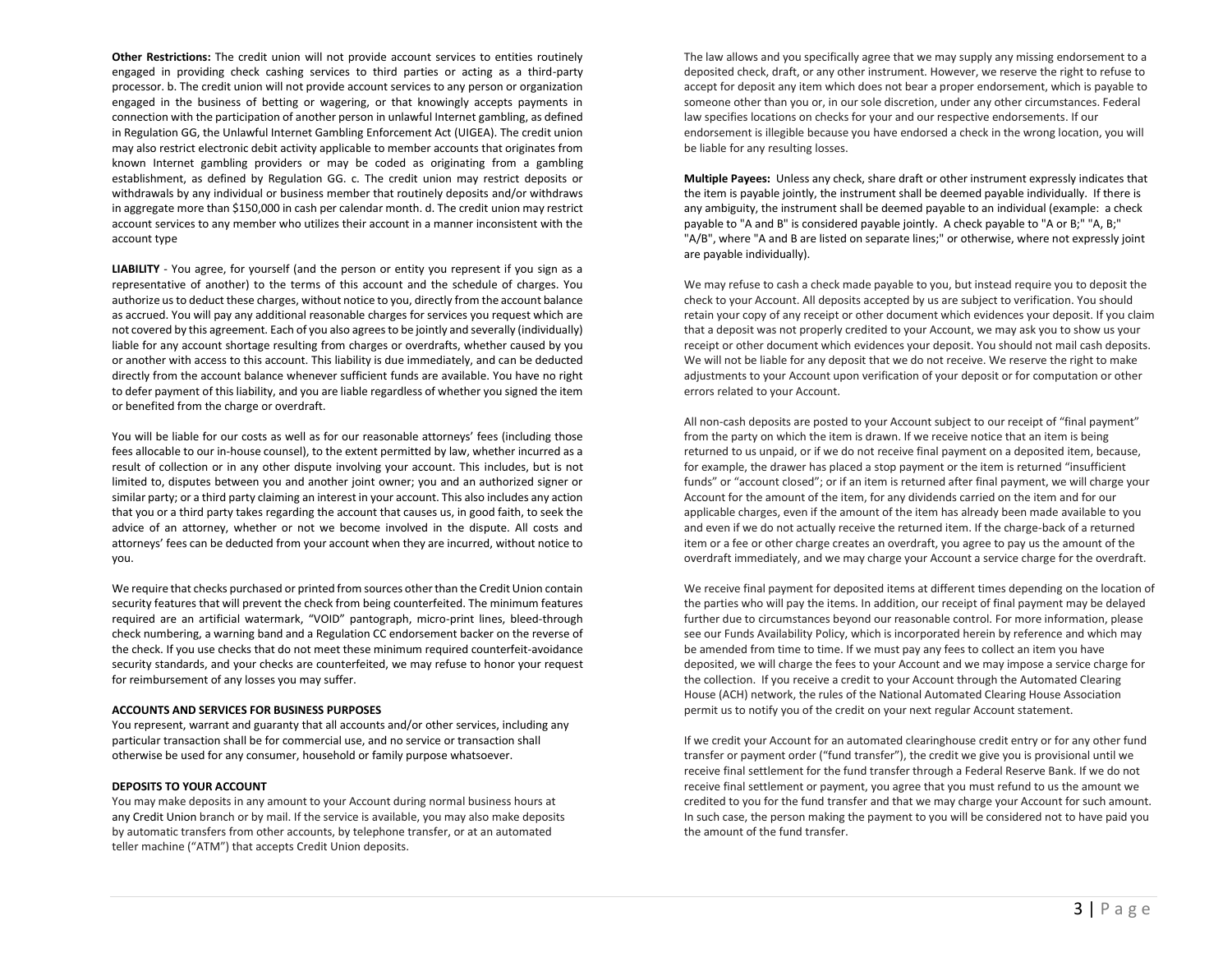When we process incoming fund transfers, we rely on the account numbers given to us by the financial institutions or other persons who send the fund transfers to us. We will have no duty to determine if the account numbers provided to us is consistent with the name or other information given to us and we will not be liable to you if we credit a fund transfer intended for you to another member's account because the sender instructed us to credit an incorrect account number.

We reserve the right to refuse or to return all or part of a deposit at any time.

You acknowledge and agree that your deposit or issuance of a check that uses check form or stock with decorative graphics, or that has ink colors other than black or blue, or your use of check stock other than Credit Union provided or approved check stock, may result in errors in processing a check image created from such a check. You agree that, to the extent permitted by law, we shall have no liability to you in the event that you incur a loss from such errors.

You agree that you shall not deposit, without our express written consent, a document that you or someone on your behalf created or printed from an image or other electronic record of an original paper check (a "substitute check document"). Our acceptance for deposit of a substitute check document from you shall not be deemed as a waiver of the foregoing prohibition on the deposit of substitute check documents. You also shall not identify us as a "reconverting bank" or "truncating bank" on a substitute check document you deposit at any other financial institution or transfer to any other person. You hereby agree to indemnify us for any loss that we incur directly or indirectly from your deposit or transfer of a substitute check document in violation of the limitations set forth in this paragraph.

For checking accounts, you understand that when paid, your original check (or any substitute check) becomes property of the Credit Union and may not be returned to you. We have no obligation to retain the originals of any checks or other documentation. You agree to keep a copy of your original check in order to verify its validity. If you request us to provide you with an original check or sufficient copy, you agree that we may provide an electronic image of the original check or sufficient copy if you have agreed to receive account information or statements electronically. Further, the Credit Union may charge you a fee as set forth in the Schedule for each requested item and /or for research as applicable.

**Payment Order of Items**: The order in which items are paid is important if there is not enough money in your account to pay all of the items that are presented. The payment order can affect the number of items overdrawn or returned unpaid and the amount of the fees you may have to pay. To assist you in managing your account, we are providing you with the following information regarding how we process transactions to your account. We process transactions each business day (Monday through Friday except Federal Holidays). Once we process your transactions, the results are posted to your account. First, we determine the available balance in your account that can be used to pay your transactions. **NOTE: Certain pending transactions can impact your available balance:** Your available balance will be reduced by pending withdrawals, such as debit card transactions we have authorized and must pay when they are sent to us for payment. These pending withdrawals may be sent to us for payment at a later date. In some circumstances, these transactions may be paid into overdraft if other posted transactions or fees have reduced your balance before the pending transactions are presented for payment. Our policy is to process items as follows: 1) online ATM and POS transactions in the order they are received, 2) ACH transactions, in the order they are received on the day they are processed, 3) signature-based POS transactions, 4) drafts/checks in numerical order on the day they are processed.

If a check, item or transaction is presented without available funds in your account to pay it, we may, at our discretion, pay the item (creating an overdraft) or return the item for

insufficient funds (NSF). Multiple "presentments": Any item or transaction can be presented for payment multiple times, which is beyond the control of the Credit Union. These multiple presentments by other parties may further overdraw your account balance. Each presentment will be charged a separate overdraft fee even though it may be for a repeat presentment. We will not charge you a fee for paying an overdraft of an ATM or everyday debit card transaction if this is a consumer account and you have not opted-in to that service. The amounts of the overdraft and NSF fees are disclosed elsewhere, as are your rights to opt in to overdraft services for ATM and everyday debit card transactions, if applicable. We encourage you to make careful records and practice good account management. This will help you to avoid creating items without available funds and potentially incurring the resulting fees.

We strongly suggest that you date checks with a current date. **WE WILL NOT BE LIABLE TO YOU FOR PAYING CHECKS WHICH ARE POST-DATED, STALE DATED (OLDER THAN SIX MONTHS) OR DO NOT BEAR A DATE.** If you do not wish us to pay a check you have issued, you must place a stop payment order with us and renew it every six months. (Please refer to the Stop Payment section of this Agreement).

You agree to use only check forms supplied or approved by us, and we will have no duty or liability whatsoever where you choose to use other items. Our duty is to use ordinary care in examining checks when they are presented to us for payment. **UNLESS WE HAVE SPECIFICALLY AGREED WITH YOU IN WRITING, OUR DUTY WILL NOT INCLUDE MONITORING NONSTANDARD INSTRUCTIONS OR OTHER LEGENDS APPEARING ON CHECKS**. We shall be deemed to have exercised ordinary care if we process your checks only by automated means or if any unauthorized signature, counterfeit check, or alteration could not be detected by a reasonably careful examination of the item. You agree that we do not have to notify you if we refuse to pay a check you have written, if we pay a check that overdraws your Account, or if we impose a fee in connection with either of these events.

Notwithstanding the foregoing you understand that checks can be washed unless you use a wash preventive ink. Therefore, you acknowledge and agree that we have no responsibility or liability to you whatsoever resulting, arising or relating from/to: alterations, forgery, nonpayment; returns as no account/insufficient funds or otherwise; limitations we do not specifically agree to in writing; or any other processing/payment error with regard to any check that is not printed by our approved vendor(s) or your failure to use wash preventive ink in the writing of any check(s).

If you make withdrawals by check, the check must be properly completed and signed by the person(s) whose authority is on file with us. We may refuse to honor a withdrawal if we receive conflicting instructions from two or more authorized signers or if there is reasonable doubt as to who is authorized to make a withdrawal.

You are responsible for maintaining the security of all facsimile signatures, check writing equipment, and supplies. You must promptly notify us in writing of any checks that have been lost or stolen or the unauthorized use of facsimile signature equipment and the circumstances surrounding the loss, theft or unauthorized use.

We reserve the right to refuse to cash or to impose a charge on anyone who asks us to cash a check that you have written. Even if your check is otherwise properly payable, we will not be liable to you for dishonor of your check, or otherwise, as a result of such refusal.

**Transaction Authorization:** If you give your account number, card number, or access code to a third party person, you authorize us to honor transactions initiated by the third person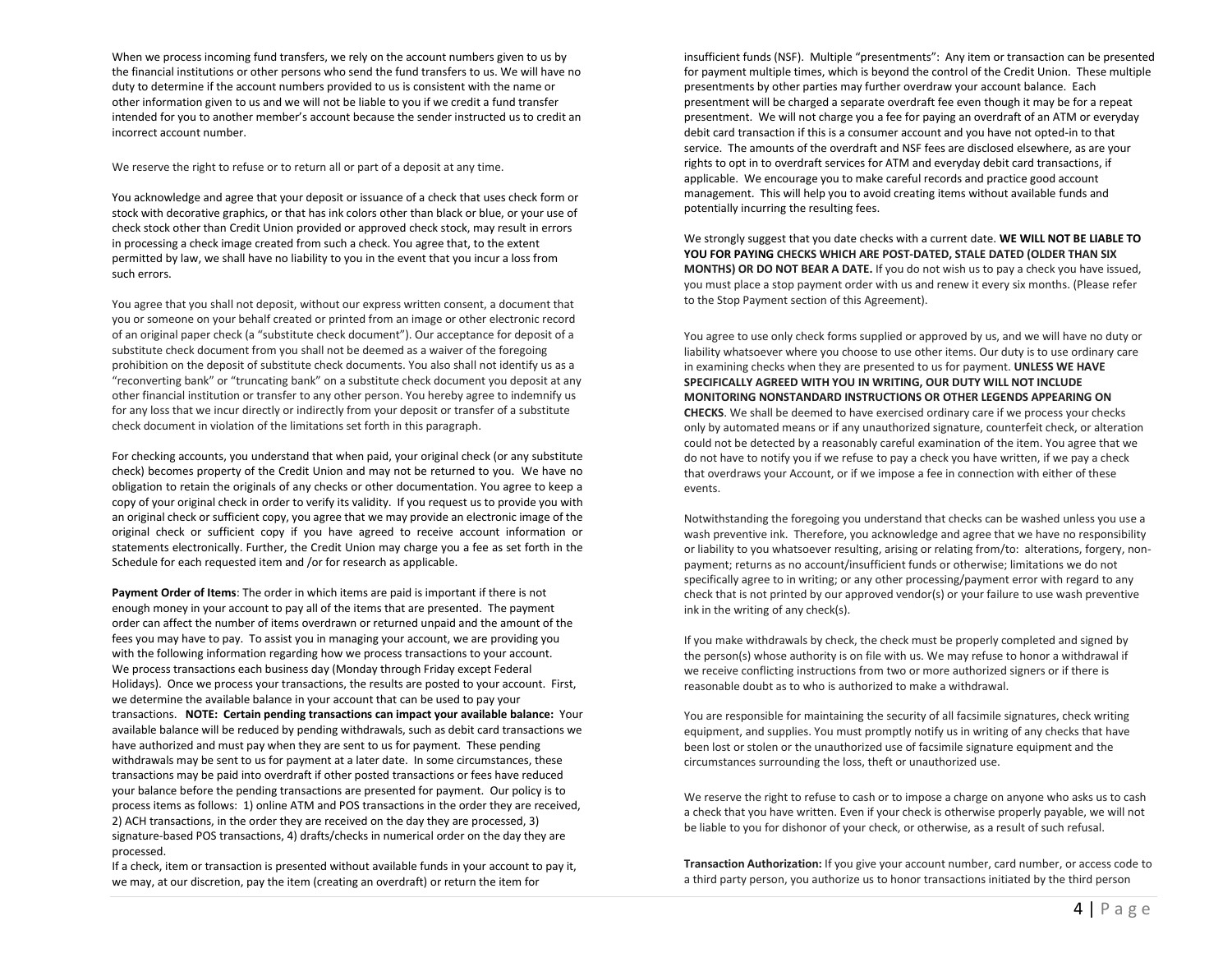# **CHECK PRESENTMENT**

Your Account may be debited on the day an item is presented by electronic or other means, or at an earlier time based on notification received by us that an item drawn on your account has been deposited for collection in another financial institution. A determination of your account balance for purposes of making a decision to pay or return an item or debit due to insufficiency of available funds may be made at any time between the receipt of such presentment or notice and the time of payment or return of the item or debit, and no more than one such determination need be made.

# **FACSIMILE SIGNATURES**

If you choose to use facsimile signatures, you agree that

- It is impossible for us to determine whether or not a facsimile signature is genuine;
- We may honor any and all checks, drafts or other orders for the payment or withdrawal of money bearing or appearing to bear an authorized facsimile signature, even if the facsimile signature was made by an unauthorized person or the item on which a facsimile signature appears is itself a counterfeit item, or the facsimile signature is counterfeit.
- You assume full responsibility and will indemnify us for all items paid over a forged or unauthorized facsimile signature.

#### **TRANSACTION LIMITATIONS**

In accordance with applicable law, we reserve the right to require you to provide written notice of any intended withdrawals from any account(s) of not less than seven (7) but not more than sixty (60) days before the intended date of withdrawal. Withdrawals will only be permitted if you have sufficient funds available in your account to pay the full amount of your withdrawal orders or you have an overdraft protection plan. If there are sufficient funds to cover some but not all of your withdrawal orders, we may permit those for which there are sufficient funds in any order we choose. We may refuse to allow a withdrawal, and will advise when required by applicable law if; for example: (1) there is a dispute between account owners; (2) a legal garnishment, attachment or levy is served on us; (3) the account(s) secures any obligation owed to us; (4) any required documentation has not been provided to us; or (5) you are delinquent or fail to pay a loan or any other obligation owed to us when due.

You may make unlimited withdrawals or transfers by mail, ATM (if available) or in person from Money Market Accounts. You may not, however, make more than a total of six transfers to other accounts or to third parties during each monthly statement period when these are made by pre-authorized or automatic agreement or telephone transfer.

We reserve the right to prevent transfers which exceed the above limits or to monitor these transactions after they occur. When we observe that the number of transactions exceeds the above limits, we will contact you for corrective action.

**Transaction Limitations and the Credit Union's Business Days.** Except as may be otherwise specifically provided in our Agreements, all Transactions after our "daily cut-off time" and made on days that are not our business days as set forth in the Schedule will be treated, transmitted, recorded, etc., as applicable and appropriate as if received on the next business day that we are open. Deposits, orders, instructions, requests, etc., received by mail, electronically, at an unstaffed facility, or outside depository will be processed and credited only when actually received by us, and we shall have no responsibility until we actually receive the item.

If you don't want us to pay a specific written instrument such as a personal check, you can ask us to place a "Stop Payment Order" ("SPO") on the instrument. You can notify us by mail, telephone, electronically, or in person. Any such instruction must be given to a teller, member service representative or branch manager of the Credit Union. Your SPO will take effect when we record it on your account. A SPO will not be valid and binding on us unless your SPO includes your account number, the number and date of the written instrument, the name(s) of the payee(s), and the exact amount of the instrument. Only the person placing the SPO may release the SPO. We will charge you a service charge for any SPO as set forth in the Schedule. If you give an oral SPO that is not confirmed in writing by you or us within fourteen (14) days, your SPO will expire and the instrument may thereafter be paid by us.

The Credit Union will not be responsible for any loss as a result of honoring a check: (1) more than fourteen (14) days after receipt of your oral order to stop payment; (2) more than six (6) months after your written order to stop payment, our written confirmation, or more than six (6) months after a written extension as provided herein; (3) through inadvertence, oversight or accident, we honor any postdated check; (4) if you fail to provide us with complete or accurate information; (5) or fail to meet your obligations as noted in this section or otherwise in this Agreement. We have no obligation to accept any order to stop payment on any certified check, cashier's check, teller's check or other instrument guaranteed by us. You will be responsible to the Credit Union if any claim or demand is made against us as a result of our acting in accordance with your stop payment order.

*Insufficient Funds and Cashier's Checks:* You agree that any stop payment order received when you do not have sufficient funds on deposit in your account to cover the item on which you are requesting us to stop payment shall be subject to a service charge for return of an NSF item rather than the service charge for a stop payment order. *Cashier's Checks:* If you seek to return any cashier's check or like item after it is issued to you or another, then you agree we may treat such items as "lost, stolen or destroyed" under the Uniform Commercial Code and reimbursement may not be made for 91-days from the date issued.

#### **USE OF CHECK IMAGES AND SUBSTITUTE CHECKS**

For each original check that you deposit, you hereby authorize us (and any collecting institution , returning institution, Reserve Bank or processor which subsequently receives the original check) to create an electronic image ("check image") of the original check, and to process that check image for collection, payment and return. You further authorize the destruction of the original check that has been imaged. We may in our sole discretion determine the manner in which to collect or return a check image. We may: (i) present or transfer the check image to the paying bank, a Federal Reserve Bank, a check clearing house, image exchange network, or other collecting bank or returning bank; or (ii) create a substitute check and collect such substitute check (governed by the Check Collection for the 21st Century Act referred to here as the "Check 21 Act") instead of the check image.

A check image or a substitute check may be collected through one or more check clearinghouses, one or more Federal Reserve Banks, or pursuant to an exchange agreement with another depository institution. In such cases, you agree that the check image or substitute check is subject to the rules of that clearinghouse, Federal Reserve Bank, or exchange agreement.

You agree that we may debit your Account for any of the following items: (i) a check image of an original check drawn on your Account and presented for payment or collection, or (ii) a returned check image of an original check that was deposited by you. In these situations, we may debit your Account without receipt of, or review of, the original check associated with the check image. In our sole discretion, we may return to a presenting bank, returning bank or paying bank or post to your Account, a paper copy or paper representation of an original check (including without limitation an image replacement document or IRD, or a photocopy)

#### **STOP PAYMENTS**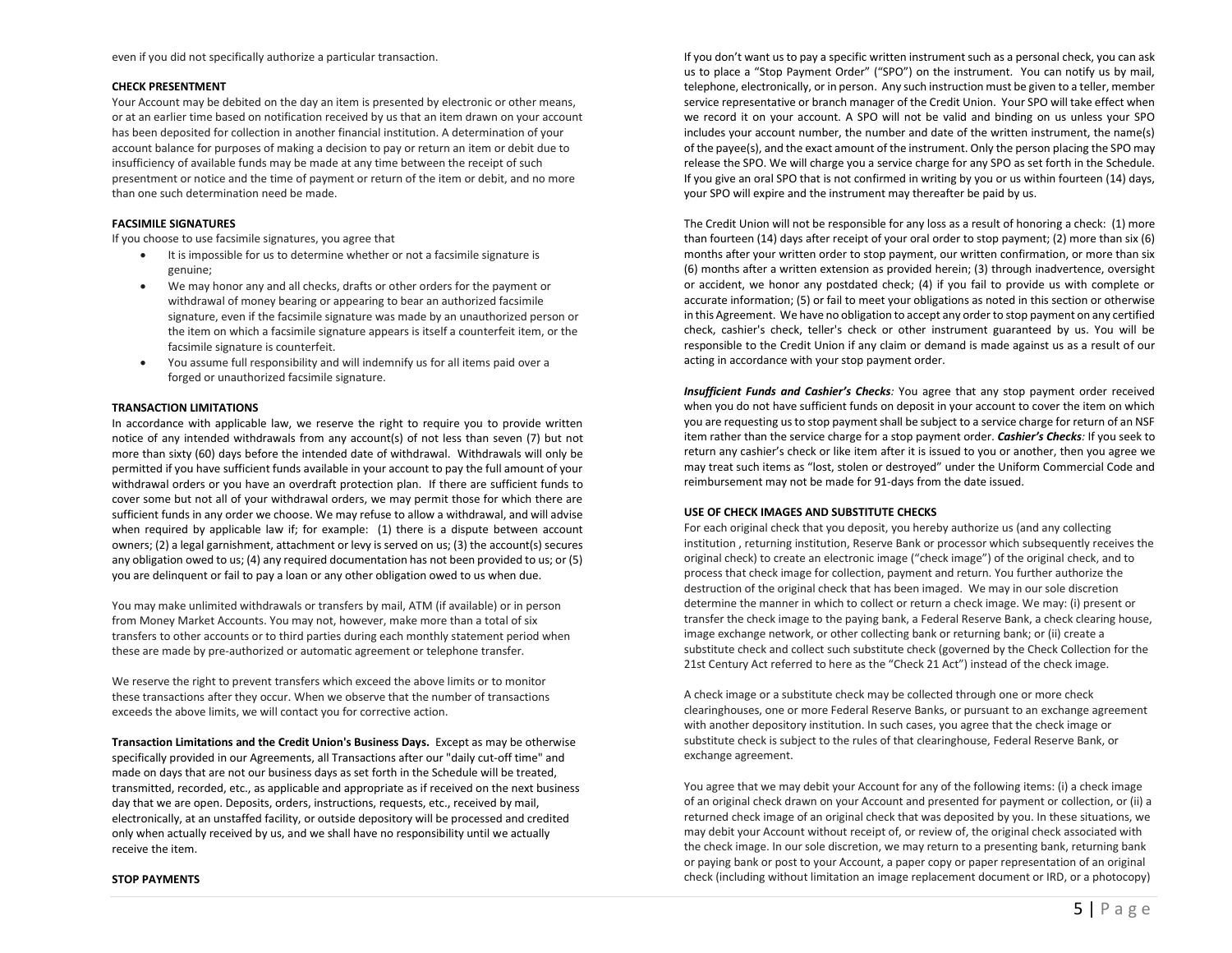drawn on or returned to your Account that does not otherwise meet the technical or legal requirements for a substitute check.

You agree that a check image that is received or created by the Credit Union in the check deposit, collection or return process shall be considered a "check" and/or an "item" for all purposes under this Agreement and applicable law.

In addition, a check that you deposit with us, or that you draw on your Account, may be truncated in the check collection process and replaced with a substitute check. You authorize us to pay, process or return a substitute check in the same manner as "check" or "item" under this Agreement. Substitute checks are governed under the Check 21 Act and the terms of this Agreement, to the extent not modified by the Check 21 Act.

You agree to indemnify and hold harmless us, our employees and agents from any loss, claim, damage or expense that you or any other person may incur directly or indirectly as a result of any action taken by us to process a check image or substitute check instead of the original check, including the destruction of the original check, as described above, to the extent permitted by applicable law.

#### **STATEMENTS**

We will make available or send a monthly statement to the last address that you have specified for your Account. This statement will list all activity that relates to your Account during the statement period and any other information required by law. Upon receipt, you should review your statement carefully. **IF YOU FAIL TO NOTIFY US, WITHIN 30 DAYS OF RECEIPT OR AVAILABILITY OF THE STATEMENT OR OTHER WRITTEN OR ELECTRONIC REPORT OF YOUR ACCOUNT TRANSACTIONS, OF ANY PROBLEM OR DISCREPANCY THAT APPEARS ON THE STATEMENT OR REPORT, SUCH AS AN UNAUTHORIZED TRANSACTION OR THE FORGERY OR ALTERATION OF ANY ITEM CHARGED TO YOUR ACCOUNT, YOU MAY LOSE CERTAIN LEGAL RIGHTS. IN NO EVENT WILL WE BE LIABLE FOR ANY UNAUTHORIZED TRANSACTION OR ANY FORGERY, UNAUTHORIZED SIGNATURE OR ALTERATION OF AN ITEM ON YOUR ACCOUNT THAT IS NOT BROUGHT TO OUR ATTENTION WITHIN 60 DAYS OF THE DATE ON WHICH YOUR STATEMENT OR REPORT WAS RECEIVED OR MADE AVAILABLE TO YOU.** 

Notwithstanding the foregoing, the time period for notifying us or making a claim under the Check 21 Act, with respect to a substitute check or an image of a substitute check that is sent with a statement or that appears on a statement, will be as set forth in the Check 21 Act.

Please notify us in writing of any change in your address. If your statement is returned to us, we will suspend further mailings until a current address is received. You will be deemed to have received any information we mail to you five (5) business days after the information is mailed, even if it is returned to us as undeliverable. You will be deemed to have received information we hold at your request at the time we make such information available for you to pick up. You will be deemed to have received information we make available to you electronically on the date we make the information available for access by you.

#### **INACTIVE ACCOUNTS**

If your Account is inactive (i.e., you do not make any deposits or withdrawals) and you have not otherwise communicated with us about your Account for the period provided by law, we will be required to transfer the balance of your Account as "abandoned property" to the appropriate state authority. If your Account is inactive for the period of time specified in our business fee schedule, we reserve the right to impose an inactivity charge on your Account. You also agree that if it becomes inactive, your Account will be subject to any new fees or fee increases which go into effect during the period of inactivity.

#### **ADVERSE CLAIMS TO FUNDS IN YOUR ACCOUNT**

Without any obligation or liability, we may place a hold on your Account in the amount of any funds for which there may be an adverse claim when we investigate the claim or until ownership of the funds is established to our satisfaction.

#### **MONEY OWED**

Except to the extent otherwise agreed with you in writing, any loans, charges, service or analysis charges, overdrafts or other obligations or other indebtedness now or hereafter owed to us by you may be charged in whole or in part to the Account, to any other account(s) in your name, or to accounts of co-owners and of certain individuals, to the extent permitted by law. You grant us a security interest in the balance in the Account and in any other account(s) in your name, to pay all loans, charges, service or analysis charges, overdrafts or other obligations or other indebtedness now or hereafter owed to us by you. In addition, we may exercise our right of set off without advance notice to you and without regard to any other right that we may have against you or any other party. Such set off shall be effective immediately upon the occurrence of the event giving rise to the set off rights even though we may enter the set off on our books at a later date.

Our security interest and right of set off shall prevail and take priority over any adverse claim, change of ownership, pledge, attachment, garnishment, levy, court order or other legal process of any kind whatsoever. Should one of these events occur, we may take any action permitted or required by law.

#### **CHANGE IN ACCOUNT INFORMATION**

You should notify us immediately of any change in the officers of your business or signing authority for your Account. We may ask you to execute and deliver to us new account resolutions and signature cards before the change is made effective. You should also notify us in writing of any change in your address.

#### **TRANSFER OF OWNERSHIP**

**YOUR ACCOUNT IS NOT ASSIGNABLE OR TRANSFERABLE EXCEPT ON OUR RECORDS**. We must approve any pledge of your Account as security for a debt, and any pledge remains subject to our security interest and right of set off, unless we otherwise agree in writing. If you wish to transfer ownership of your Account, we may require that your Account be closed and a new one be opened by and in the name of the new owner(s).

#### **DEATH OF SOLE PROPRIETOR OR SINGLE OWNER LLC WITH SAME TIN**

Following the death of a sole proprietor of an unincorporated business or and LLC with a single owner using that owner's personal TIN, the balance in the Account shall be payable in accordance with applicable law upon presentation of appropriate qualification documents and any required tax release.

#### **CHARGES TO YOUR ACCOUNT**

Your Account may be subject to various charges, including but not limited to item charges, a monthly service charge, charges for the use of certain Account services, and late payment charges as set out in the Business Rate and Fee Schedule, statement or other fee disclosure we provide to you, and which are made part of this Agreement. Unless otherwise agreed, these charges will be deducted from your Account balance automatically and may cause you to become overdrawn or your outstanding checks to be returned unpaid.

If funds in your Account are attached, garnished, or levied against, or if we are prohibited by law from paying on your Account, we may assess a legal process charge. We will debit your Account for any expenses we may incur as a result of any such legal action. Any such legal action may reduce your Account balance and cause your outstanding checks to be returned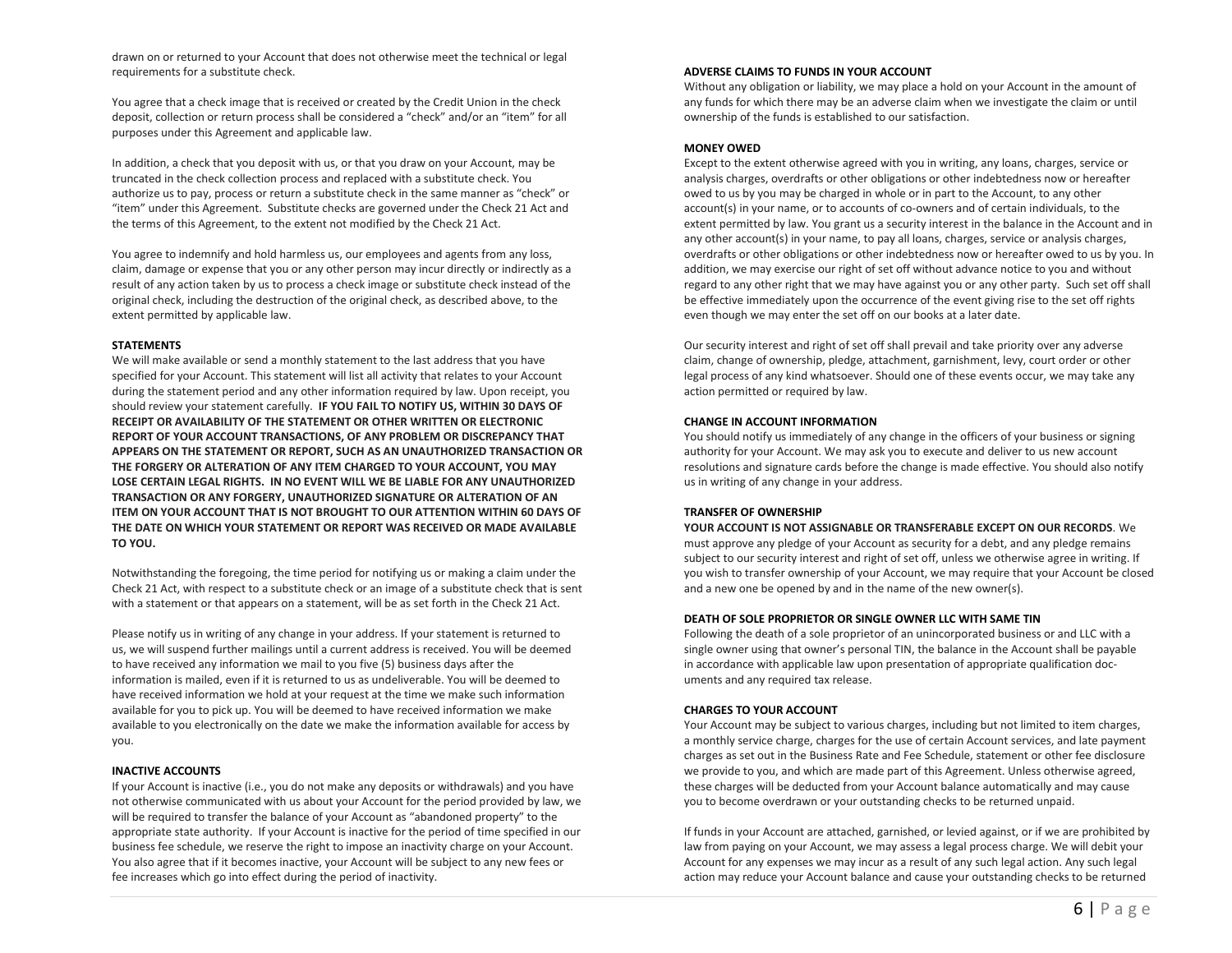unpaid. We reserve the right to charge a fee for cashing checks you write. This fee will be collected from the payee at the time the check is cashed. If the payee refuses to pay our check cashing fee, we may refuse to cash your check, even if your check is otherwise properly payable, and we will not be liable to you for dishonor of your check, or otherwise, as a result of such refusal. You may contact your Credit Union representative to learn the amount of the fee.

We reserve the right to make changes to our fees and other charges from time to time. Where practicable, notice of such changes will be given by mail addressed to the last address that you have specified for your Account by posting in our branch offices, by making the information available to you in electronic form or otherwise as required or permitted by law.

#### **CLOSING YOUR ACCOUNT**

You or the Credit Union may close your Account at any time for any reason and without prior notice. If we close the Account, we will mail you a check for the final balance. You will still be liable to us for any service charges, returned checks or overdrafts, which may occur after the Account is closed.

#### **INFORMATION**

You agree to cooperate with us in any record keeping and reporting which we believe to be necessary to fulfill government requirements. We may record conversations we have with you about your account.

#### **DISCLOSURE STATEMENTS**

In connection with your Account, we may give to you certain disclosure statements or policies, and may revise them from time to time. All such statements, policies and revisions shall be considered to be a part of this Agreement.

## **OUR STANDARD OF CARE**

Our responsibility to you is limited to our exercise of ordinary care in performing the services covered by this Agreement. Substantial compliance with our standard procedures shall be deemed to be the exercise of ordinary care. We will have no liability to you for taking or not taking any action permitted but not required. We will not be liable for the action or inaction of any third party in handling items deposited to or withdrawn from your Account. NO THIRD PARTY SHALL HAVE ANY RIGHTS OR CLAIMS AGAINST US UNDER THIS AGREEMENT.

## **OTHER SERVICES**

If you use other Credit Union services in connection with your Account, and there is any inconsistency between the terms and conditions of the agreement for those services and this Agreement, then the terms and conditions stated in the agreement for the additional services shall control, but only to the extent necessary to avoid inconsistency with this Agreement.

#### **AMENDMENT, WAIVER**

We reserve the right to amend this Agreement from time to time, including the right to convert your Account from one product to another. Where practicable, we will post notice of any amendment in our branch offices, or we will mail notice of an amendment to the last address which you have specified for your Account, or notify you otherwise as required or permitted by law. Any waiver by us of any term or condition stated in this Agreement must be in writing and signed by a Credit Union officer and shall not be considered a waiver of any other or future obligation or right.

In the event that any paragraph of this Agreement or any portion thereof is held by a court to be invalid or unenforceable for any reason, the other paragraphs and portions of this Agreement not held by the court to be invalid or unenforceable will continue in full force and effect.

#### **WAIVER OF JURY TRIAL**

**YOU IRREVOCABLY WAIVE ANY AND ALL RIGHTS YOU MAY HAVE TO A TRIAL BY JURY IN ANY ACTION, PROCEEDING OR CLAIM OF ANY NATURE RELATING TO THIS AGREEMENT OR YOUR ACCOUNT, ANY DOCUMENTS EXECUTED IN CONNECTION WITH THIS AGREEMENT OR YOUR ACCOUNT, ANY TRANSACTION CONTEMPLATED IN ANY OF SUCH DOCUMENTS, OR ANY OTHER AGREEMENTS, TRANSACTIONS OR RELATIONSHIPS YOU MAY HAVE WITH US NOW OR IN THE FUTURE. YOU ACKNOWLEDGE THAT THE FOREGOING WAIVER IS KNOWING AND VOLUNTARY.** 

#### **GOVERNING LAW**

This Agreement is governed by the laws and regulations of the state in which the Credit Union office where you opened your account is located. If your account is opened electronically through our Internet Website, and we have a branch office in your state of residence, this Agreement is governed by the laws and regulations of that state. If we do not have an office located in your state of residence, and your account is opened or electronically through our Internet Website, this Agreement is governed by the laws and regulations of Arizona. This Agreement is also at all times governed by the laws and regulations of the United States of America.

Further, you represent and agree that you shall perform all transactions, undertakings and all of your obligations under this Agreement in accordance with all applicable laws and regulations. This includes, but is not limited to sanctions enforced by the Office of Foreign Assets Control (OFAC). You shall indemnify Credit Union against any loss, liability or expense (including attorneys' fees and expenses) resulting from or arising out of any breach of any of the foregoing representations or agreements.

**Costs, Expenses and Attorneys' Fees ALL ACCOUNTS / SERVICES.** All owners of account(s) or service(s) with us agree, jointly and severally, to pay us for all costs and expenses, including attorneys' fees we may incur: (1) If it is necessary for us to bring any legal or other action to collect any sum you owe the Credit Union; (2) If we incur any costs or expense as a result of any order or instruction received from any owner or any owner's agent under this Agreement, any adverse claim, legal process; your failure to comply with any obligation in this Membership Agreement or otherwise; (3) If we incur any expense as a result of any dispute, adverse or inconsistent claims; (4) If we bring any action contemplated in this Agreement; (5) If we successfully defend any claim against the Credit Union brought by any owner, agent, personal representative, executor, heir or other party in interest brought via any formal or informal process (including but not limited to arbitration or mediation) involving your accounts or services with us; or (6) If we deem it necessary to seek the advice or opinion of legal counsel or other professionals regarding the bona fides or legality of any transaction(s) to/from your accounts or involving any services with us, or any request for information or documentation regarding any of your accounts and/or services with us. If you are responsible to pay us any costs of collection or legal expenses incurred in collecting any amount you owe; in enforcing or protecting our rights under this Agreement or otherwise; or as provided in this subsection, including but not limited to costs of repossession, repair, appraisal, and all other costs or expenses, you agree to pay us the actual amount of such costs and expenses together with reasonable attorneys' fees. Any costs, expenses or fees hereunder will be paid from any of your account(s) with the Credit Union before payment to

#### **SEVERABILITY**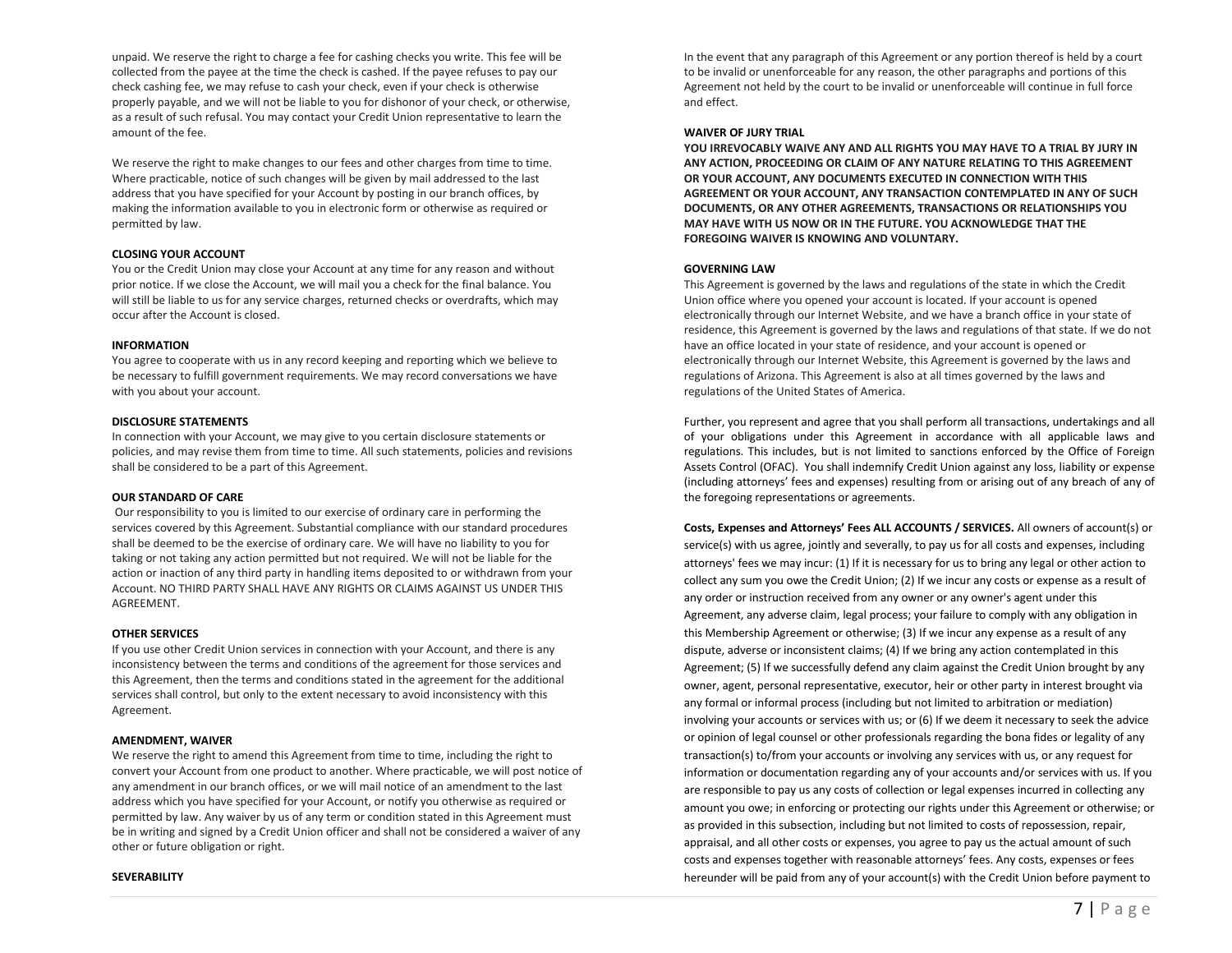any owner or other party. If the amounts in your account(s) are not sufficient, then the owner(s) of the affected account(s) or parties to any applicable services will immediately pay any difference.

#### **INDEMNITY**

If you ask us to follow instructions that we believe might expose us to claims, suits, losses, expenses, liabilities, or damages, whether directly or indirectly, we may refuse to follow your instructions or may require a bond or other protections. An example of the kind of protection asked for would be your promise to protect the Credit Union against any claims (an indemnity).

#### **GENERAL LIMITATION OF LIABILITY**

We will be liable only for our own gross negligence or willful misconduct and will not be responsible for any loss or damage arising from or in connection with (1) any inaccuracy, act or failure to act on the part of any person not within our reasonable control or (2) any error, failure or delay in execution of any transfer resulting from circumstances beyond our reasonable control, including, but not limited to any inoperability of communications facilities or other technological failure. Provided we have complied with our obligations under this Agreement, you agree to indemnify, defend, and hold us harmless against any claim of a third party arising from or in connection with this Agreement or the service we provide hereunder.

We make no warranties, express or implied, in connection with the services we provide you under this Agreement, including, without limitation, the warranties of merchantability and fitness for a particular purpose.

In no event will we be liable for any consequential, incidental, special or indirect losses, damages, including dishonor of checks or other items, or expenses (including counsel fees), which you may incur or suffer by reason of this Agreement or the services we provide hereunder, whether or not the possibility or likelihood of such loss, damage or expense is known to us.

We may issue you the number of Passwords, PINs or other access keys (together "passwords") for your accounts or account services that you request. You shall have sole and exclusive responsibility for providing the passwords to those individual(s) whom you authorize to use the card(s). We shall have no liability for transactions performed using your card and a PIN issued to you regardless of whether you deem such transactions to be authorized or unauthorized.

Any security procedure applicable to the card and disclosed to you is strictly confidential and should be disclosed to only your employees or agents with a need to know them. You shall instruct those individuals that they should not disclose the security procedures to anyone. You must establish and maintain procedures to insure the confidentiality of the PINs and the security procedures.

We assume no responsibility to discover or audit any possible breach of security or unauthorized disclosure or use of cards or PINs by your employees, agents or representatives. You shall promptly notify us of any suspected unauthorized activity (whether or not involving your employees). We reserve the right to change our security procedures upon notice to you.

# **ELECTRONIC BANKING AGREEMENT FOR BUSINESS CUSTOMERS**

This section governs transactions initiated by you or your employees using a Credit Union Business Debit or Business ATM card or other Credit Union card products offered to business customers from time to time by the Credit Union ("Business Debit Card(s)"). Your use of business debit cards is subject to the fees and terms of your checking and savings accounts as set forth elsewhere in this Agreement and in related brochures and fee schedules, which are available at any branch. Some ATM networks impose an additional transaction fee unrelated to our fees and charges and may be assessed to your account.

Other electronic transactions against your account, whether or not initiated or authorized by you will be governed by the specific Agreement between us related to such transactions and/or all applicable rules and regulations governing such transactions, including without limitation, the rules of the National Automated Clearing House Association (NACHA) as may be amended from time to time.

**Check Card Transactions:** When we receive an electronic notice that a Credit Union Debit Card MasterCard transaction has been authorized against your account, we will place a hold on your account for that amount. Some merchants (e.g., hotels, restaurants, gas stations, car rental agencies) estimate the amount of the anticipated purchase for the purpose of determining an authorization amount. As a result, the amount held against your account may be less or greater than the final transaction amount presented. Your available account balance will be reduced by the amount held for all pending debit card MasterCard purchases from the time we receive the notice until the item is presented or three business days, whichever occurs first. If we release a hold due to the expiration of three business days, your account may still be debited if and when the transaction is presented to us for processing.

During that time, sufficient funds may not be available to pay checks or other electronic transactions, and you may be subject to an overdraft or insufficient funds fee.

**Purchases at Merchants:** You may use any of your Credit Union Debit Cards to make purchases at MasterCard® merchants that accept debit cards. You may use your Credit Union ATM Card and any of your Credit Union Debit Cards to make purchases by entering your PIN at participating merchants. You may also get cash from a merchant, if the merchant permits. Purchases made with your card will result in debits to your "primary" checking account. These transactions will be itemized on your monthly statement, including the merchant name, location, the date of purchase and the amount of the purchase.

**Other Electronic Transactions:** In addition to transactions initiated by using your Credit Union Debit Card, there are other electronic banking transactions that you may arrange through your account. These include:

- Telephone/personal computer activated transfers of funds from your accounts with us to other accounts with us or to third parties. These include but are not limited to transfers made by telephone, text, online and mobile banking.
- Automatic transfer of funds between checking and savings accounts
- Automatic periodic payments to third parties or us from checking or savings accounts (for example, monthly mortgage payments, installment loan payments, insurance payments, utility payments).
- Direct deposit to checking or savings accounts (for example, payroll checks, social security payments).
- Electronic check conversions from your checking account using a blank, partial or fully completed personal check at merchant locations.
- You can also use any of your Credit Union Check Cards to obtain a cash advance from your checking account at any MasterCard member bank anywhere in the world.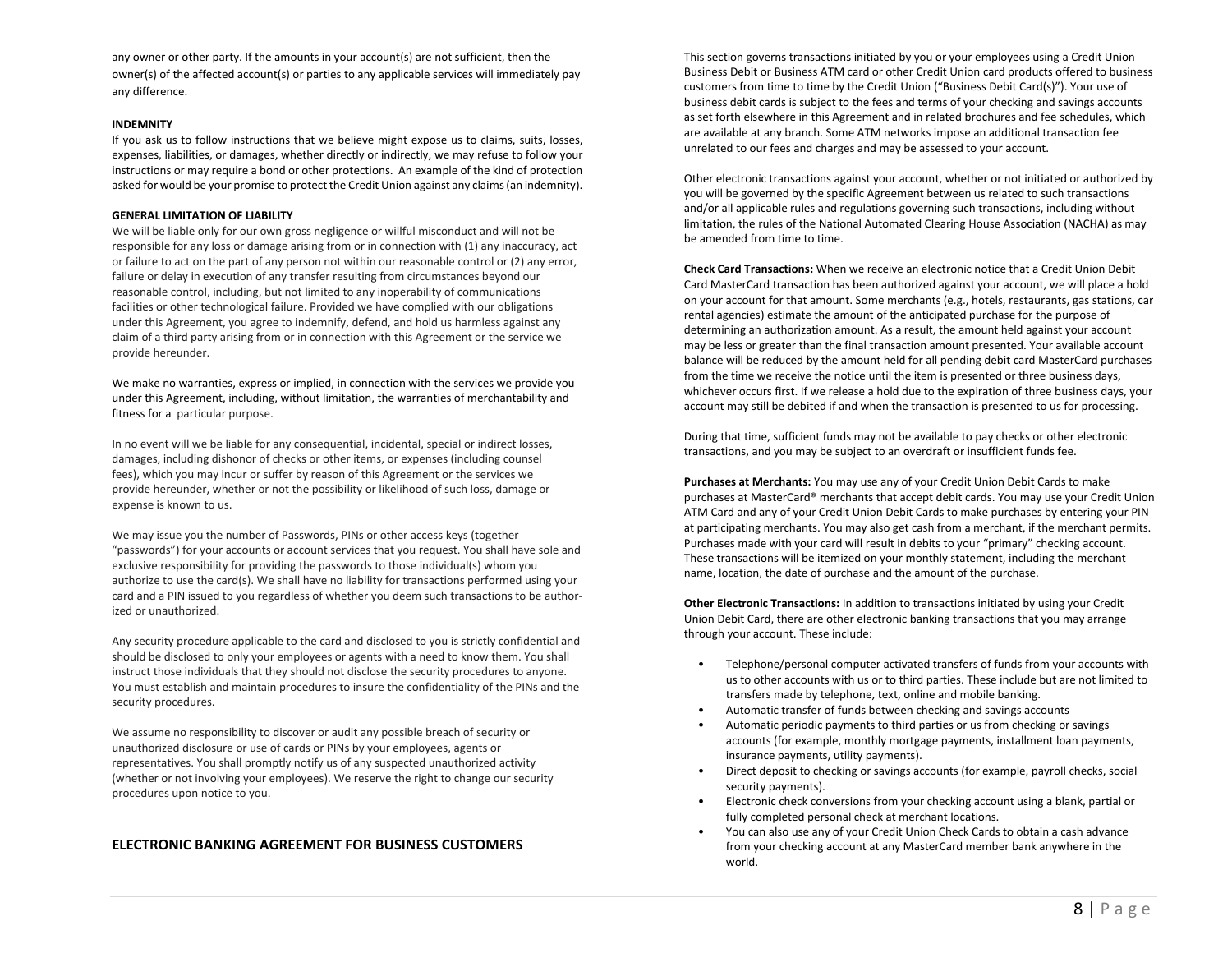**FEES:** We will charge you fees for electronic funds transfers in accordance with the information found in our *Rate and Fee Schedule*. The fees may be changed at any time, subject to our giving you any notice required by law.

**ATM SURCHARGES:** When you use an ATM that is not identified as ours with the Credit Union name, you may be charged a fee by the ATM operator or any network used to complete the transfer (and you may be charged a fee for a balance inquiry).

**USING YOUR CARD FOR INTERNATIONAL TRANSACTIONS:** You may use your Credit Union Debit Card for retail purchases with international merchants, for international cash advances and all transactions performed at international ATMs that bear any of the network logos found on your card. Refer to the Rate and Fee Schedule for fee information. We may block transactions in certain foreign countries. Call us at the numbers at the end of this Agreement, printed on the back of your access devices or as set forth in the Rate and Fee Schedule for more information. Some merchant and ATM transactions, even if you and/or the merchant or ATM are located in the United States, are considered international transactions under the applicable network rules, in which case we will add International Processing Fees to those transactions. Credit Union does not control how these merchants, ATMs and transactions are classified for this purpose. If the transaction requires a currency conversion, the exchange rate in effect when processed may differ from the rate in effect on the date of the transaction or the date of the posting to your Account.

Transactions processed through the MasterCard® system will be converted according to the applicable rules established by MasterCard®. The foreign currency transaction will be converted to U.S. Dollars by multiplying the amount of the foreign currency times (a) a rate selected by MasterCard® from the range of rates available in wholesale currency markets for the applicable central processing date, which rate may vary from the rate MasterCard® itself receives, or (b) the government-mandated rate in effect for the applicable central processing date. MasterCard charges us a Currency Conversion Assessment fee for performing the currency conversion and an Issuer Cross-Border Assessment fee on all cross-border transactions. We charge you a total fee of up to 3% on all cross-border transactions. A crossborder transaction is a transaction processed through the Global Clearing Management System or the MasterCard Debit Switch in which the country of the merchant is different than the country of the cardholder. For transactions processed through other networks, the international currency transaction will be converted by that network in accordance with their rules. Additional fees may apply. If you need to contact us about your card while outside of the United States, call us at the numbers in the Rate and Fee Schedule or printed on the back of your access device.

**BALANCE REQUIREMENTS:** Transactions using your business debit card(s) will be completed only if sufficient funds are available in the applicable account balance, overdraft protection or other linked credit facility to fully perform the transaction.

**LIMITATIONS ON OUR LIABILITY:** We will not be liable for our inability to perform a transfer if:

- You misuse an ATM or POS terminal
- You do not have enough money in your account to make the transfer
- Your account is subject to legal process or encumbrance
- You have an overdraft line and the transfer would cause you to exceed your credit limit
- An ATM does not have sufficient cash
- A terminal orsystem is not Working properly
- Circumstances beyond our control (including, without limitation, any act of God, accident, fire, flood, equipment failure, or system failure) prevent the transfer
- Merchant refusesto accept your Card
- ATM rejects your Card
- Your Card or account has been cancelled

We shall have no liability to you other than those imposed upon us by law for our own lack of good faith or failure to act in accordance with the reasonable commercial standards of the banking business. Reasonable care in the handling of items of deposit shall be measured by the standard of the reasonableness of the banking procedures established for the transaction involved. A mere inadvertence or an honest mistake of judgment will not constitute a failure to perform such obligations or a failure to exercise reasonable care, and in no case will be deemed Wrongful. We shall not be liable for consequential, indirect, or special damages even if we have been advised of the possibility of them.

**NOTIFYING THE CREDIT UNION OF UNAUTHORIZED USE**. You agree to instruct each Authorized Cardholder to notify you immediately if a Card or PIN is lost or stolen, or if a Card or PIN or the account number for a Card or PIN may be subject to any Unauthorized Use. You agree to notify the Credit Union immediately if you or any Authorized Cardholder knows or suspects that a Card or PIN is lost, stolen or otherwise subject to Unauthorized Use. The Credit Union requires information in writing concerning the apparent or potential unauthorized Transaction.

**UNAUTHORIZED USE - ADDITIONAL RISK ASSOCIATED WITH USE OF BUSINESS PURPOSE CARDS:** You will not have the benefit of any consumer law limiting liability with respect to the unauthorized use of your Card. This means your liability for the unauthorized use of your Card could be greater than the liability in a consumer debit card transaction. You accept and agree to undertake the additional risk and greater measure of liability associated with the use of business purpose cards as described in this Agreement.

If You or an Authorized Cardholder notifies the Credit Union of a lost or stolen Card or PIN or any known or suspected unauthorized Transactions, the Credit Union will respond in a commercially reasonable manner and time to reduce the risk of any Unauthorized Use. If You fail to notify the Credit Union as required in this Agreement, You shall be liable for all Unauthorized Use.

**NOTWITHSTANDING ANY OTHER PROVISIONS OF THIS AGREEMENT, YOU AGREE THAT, WITH RESPECT TO ANY SINGLE UNAUTHORIZED TRANSACTION, THE CREDIT UNION WILL HAVE NO LIABILITY TO YOU FOR ANY UNAUTHORIZED TRANSACTIONS MADE USING YOUR CARD THAT OCCUR BEFORE YOU HAVE NOTIFIED US OF POSSIBLE UNAUTHORIZED USE AND WE HAVE HAD A REASONABLE OPPORTUNITY TO ACT ON THAT NOTICE.** The use of a Card at any time by an Authorized Cardholder, or by another person with an Authorized Cardholder's knowledge, even if the Authorized Cardholder is no longer employed or associated with You, shall not constitute Unauthorized Use, subject to expressly applicable laws. Notwithstanding the foregoing, if the unauthorized Transaction was a MasterCard Transaction, the Credit Union agrees to extend the benefits provided by the MasterCard Zero Liability program in effect at the time of the Unauthorized Use, as long as You demonstrated that reasonable care was exercised in safeguarding the Card or PIN from the risk of loss or theft, and upon becoming aware of a loss or theft of the Card or PIN or any unauthorized use of it, a report of the loss or theft of the Card or PIN or any unauthorized use of it was promptly provided to us. The Credit Union will determine, in its sole discretion, the reasonableness of any particular period of time based on the circumstances.

#### **To Report a Lost or Stolen Card**

**If your Card has been lost or stolen, or you believe an unauthorized transfer or error has occurred or may occur, please contact us** *ATONCE* **by calling 602.631.3200or 928.778.7156. After regular business hours call 800.621.0287**

**ERROR RESOLUTION:** You agree to examine your receipts and periodic statements using ordinary care and to report any errors or problems to us within a reasonable time. You agree that the time to examine your statement and report to us will depend on the circumstances, but will not, in any circumstance, exceed a total of thirty (30) days from when the statement containing the error or problem was first mailed or made available to you. If you do not report within sixty (60) days, we will be entitled to treat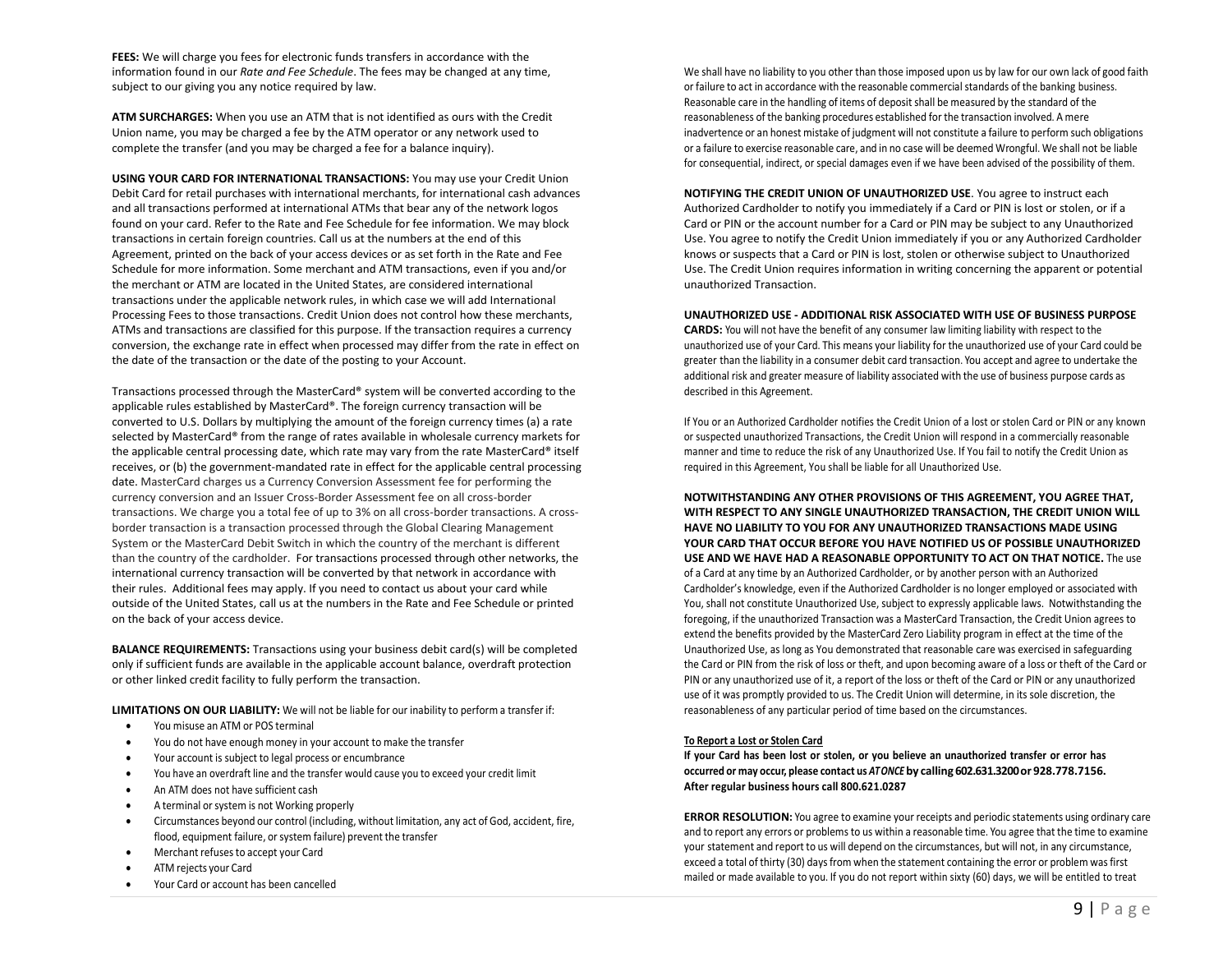such information as correct and you will be precluded from asserting otherwise. You further agree that if you fail to report to us any errors or problems within thirty (30) days from when the statement was first mailed or made available to you that we will not be required to pay interest on any refund to which you may be entitled. We will recredit your account for errors or problems as required by law.

Call or Write us immediately with errors or questions about your electronic transfers at the telephone number or address listed in this brochure. If you tell us orally, we may require your complaint or question in writing within nine (9) business days.

If you provide us with timely notice of an error or problem in your periodic statement, we will investigate the matter and notify you of the results as soon as reasonably possible under the circumstances.

**GENERAL PROVISIONS:** Your card(s) may be retained by any ATM or merchant if:

- The PIN is wrong after repeated attempts;
- Your card was reported lost or stolen;
- Your card was closed for misuse;
- All of your accounts linked to your card(s) have been closed;
- Your card expired or was replaced;
- The machine is not operating properly.

We may refuse to issue a card to you or to reissue a card to you if you have previously had one. Each card issued by us remains our property, is not transferable (other than to your authorized employees) and may be canceled, revoked or limited by us at any time without prior notice to you. In the event of cancellation or revocation, your card must be surrendered to us upon demand. If you attempt to use your card after it has been canceled or revoked it will be retained. For your protection, your card also may be retained in situations where it appears to us that there is or may be a danger of loss, theft or unauthorized use.

No electronic fund transfer may be made and no transaction that you attempt to initiate will be completed if your Business Debit Card is damaged, has expired, has been canceled or revoked or is retained for any reason or your account(s) has (have) been closed.

Upon receipt of a request for authorization of a transaction made with your Business Debit Card, you, (or your agent on your behalf) authorize us to deduct the amount immediately from the available balance in your account.

You understand and agree that you may not place stop payment orders on any transaction originated by use of your Business Debit Card.

We reserve the right at any time and without notice to eliminate any or all of the services that currently are available to you by use of your card or to add new services.

We may, from time to time, limit the type, number and dollar amount of any transfers made by use of a Business Debit Card, notwithstanding the amount in your account(s), and terminate or suspend the operation of any or all cards, ATMs or merchants, without notice.

Where you have authorized any other person to use your card in any manner, your authorization shall be considered by us to be unlimited in amount and manner and will be effective until you have notified us in writing that you have revoked the authorization, and have taken all other necessary steps to revoke it and we have had a reasonable opportunity to act on such notification including cancellation of your card and issuance of a replacement card.

**FUNDS TRANSFERS -** The terms used in this section have the meaning given to them in Article 4A of the Uniform Commercial Code - Funds Transfers (UCC 4A). This section will generally not apply to you if you are a consumer. However, even if you are a consumer, this section will apply to that part of any funds transfer that is conducted by Fedwire. This section is subject to UCC 4A as adopted in the state in which you have your deposit with us. This agreement is also subject to all clearing house association rules, rules of the Board of Governors of the Federal Reserve System and their operating circulars. If any part of this agreement is determined to be unenforceable, the rest of the agreement remains effective. This agreement controls funds transfers unless supplemented or amended in a separate written agreement signed by us. This agreement does not apply to a funds transfer if any part of the transfer is governed by the Electronic Fund Transfer Act of 1978 (EFTA), except this agreement does apply to a funds transfer that is a remittance transfer as defined in EFTA unless the remittance transfer is an electronic fund transfer as defined in EFTA.

**Funds transfer -** A funds transfer is the transaction or series of transactions that begin with the originator's payment order, made for the purpose of making payment to the beneficiary of the order. A funds transfer is completed by the acceptance by the beneficiary's bank of a payment order for the benefit of the beneficiary of the originator's order. You may give us a payment order orally, electronically, or in writing, but your order cannot state any condition to payment to the beneficiary other than the time of payment. Credit entries may be made by ACH.

**Authorized account -** An authorized account is a deposit account you have with us that you have designated as a source of payment of payment orders you issue to us. If you have not designated an authorized account, any account you have with us is an authorized account to the extent that payment of the payment order is not inconsistent with the use of the account.

**Acceptance of your payment order -** We are not obligated to accept any payment order that you give us, although we normally will accept your payment order if you have a withdrawable credit in an authorized account sufficient to cover the order. If we do not execute your payment order, but give you notice of our rejection of your payment order after the execution date or give you no notice, we are not liable to pay you as restitution any interest on a withdrawable credit in a non-interest-bearing account.

**Cutoff time -** If we do not receive your payment order or communication canceling or amending a payment order before our cutoff time on a funds transfer day for that type of order or communication, the order or communication will be deemed to be received at the opening of our next funds transfer business day.

**Payment of your order -** If we accept a payment order you give us, we may receive payment by automatically deducting from any authorized account the amount of the payment order plus the amount of any expenses and charges for our services in execution of your payment order. We are entitled to payment on the payment or execution date. Unless your payment order specifies otherwise, the payment or execution date is the funds transfer date we receive the payment order. The funds transfer is completed upon acceptance by the beneficiary's bank. Your obligation to pay your payment order is excused if the funds transfer is not completed, but you are still responsible to pay us any expenses and charges for our services. However, if you told us to route the funds transfer through an intermediate bank, and we are unable to obtain a refund because the intermediate bank that you designated has suspended payments, then you are still obligated to pay us for the payment order. You will not be entitled to interest on any refund you receive because the beneficiary's bank does not accept the payment order.

**Security procedure -** As described more fully in a separate writing, the authenticity of a payment order or communication canceling or amending a payment order issued in your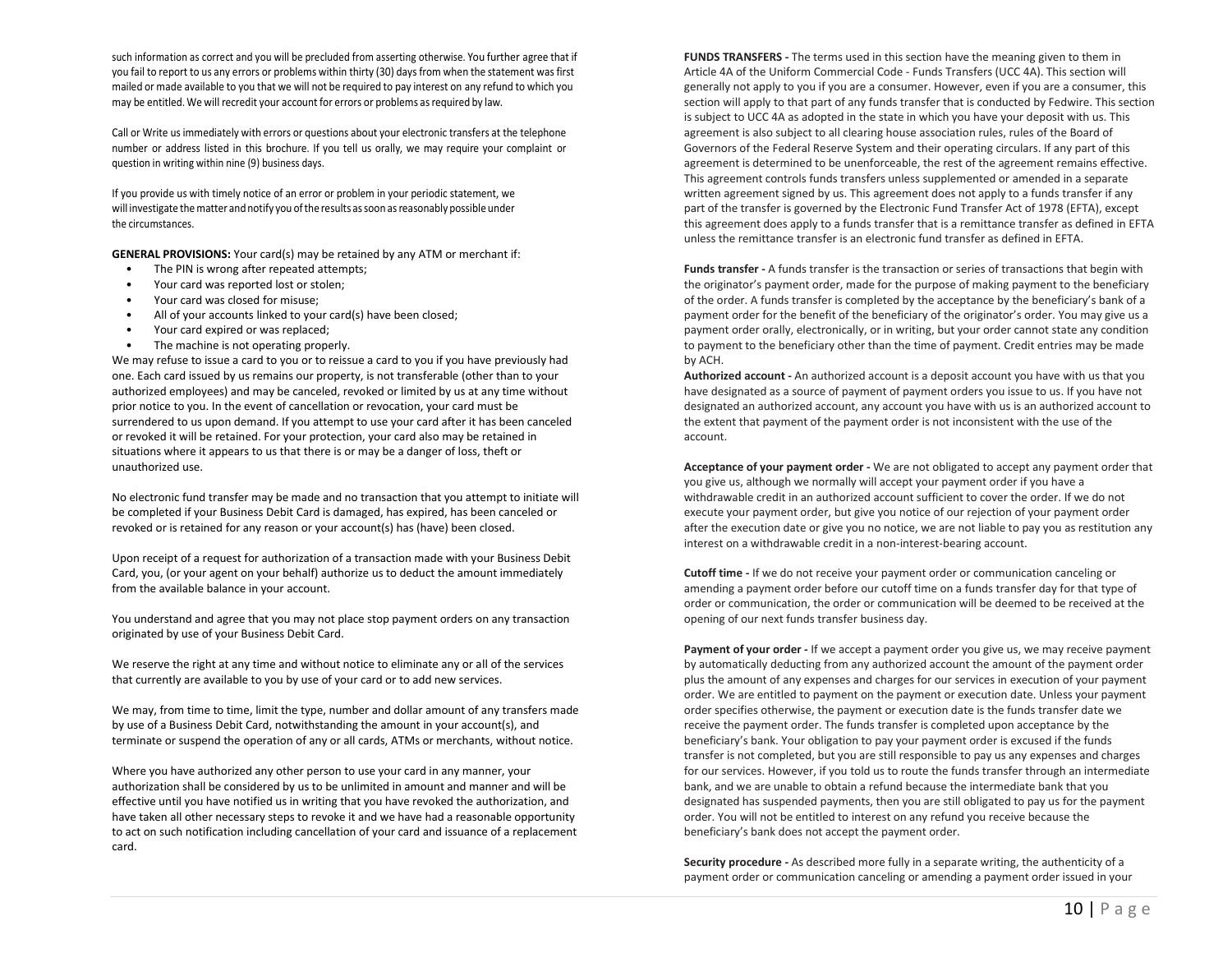name as sender may be verified by a security procedure. You affirm that you have no circumstances which are relevant to the determination of a commercially reasonable security procedure unless those circumstances are expressly contained in a separate writing signed by us. You may choose from one or more security procedures that we have developed, or you may develop your own security procedure if it is acceptable to us. If you refuse a commercially reasonable security procedure that we have offered you, you agree that you will be bound by any payment order issued in your name, whether or not authorized, that we accept in good faith and in compliance with the security procedure you have chosen.

**Duty to report unauthorized or erroneous payment -** You must exercise ordinary care to determine that all payment orders or amendments to payment orders that we accept that are issued in your name are authorized, enforceable, in the correct amount, to the correct beneficiary, and not otherwise erroneous. If you discover (or with reasonable care should have discovered) an unauthorized, unenforceable, or erroneously executed payment order or amendment, you must exercise ordinary care to notify us of the relevant facts. The time you have to notify us will depend on the circumstances, but that time will not in any circumstance exceed 14 days from when you are notified of our acceptance or execution of the payment order or amendment or that your account was debited with respect to the order or amendment. If you do not provide us with timely notice you will not be entitled to interest on any refundable amount. If we can prove that you failed to perform either of these duties with respect to an erroneous payment and that we incurred a loss as a result of the failure, you are liable to us for the amount of the loss not exceeding the amount of your order. You agree to be bound by the National Automated Clearing House Association operating rules for funds transferred through the automated clearing house system.

**Identifying number -** If your payment order identifies an intermediate bank, beneficiary bank, or beneficiary by name and number, we and every receiving or beneficiary bank may rely upon the identifying number rather than the name to make payment, even if the number identifies an intermediate bank or person different than the bank or beneficiary identified by name. Neither we nor any receiving or beneficiary bank have any responsibility to determine whether the name and identifying number refer to the same financial institution or person.

**Record of oral or telephone orders -** You agree that we may, if we choose, record any oral or telephone payment order or communication of amendment or cancelation.

**Notice of credit -** If we receive a payment order to credit an account you have with us, we are not required to provide you with any notice of the payment order or the credit.

**Provisional credit -** You agree to be bound by the automated clearing house association operating rules that provide that payments made to you or originated by you by funds transfer through the automated clearing house system are provisional until final settlement is made through a Federal Reserve Bank or otherwise payment is made as provided in Article 4A-403(a) of the Uniform Commercial Code.

**Refund of credit -** You agree that if we do not receive payment of an amount credited to your account, we are entitled to a refund from you in the amount credited and the party originating such payment will not be considered to have paid the amount so credited.

**Amendment of funds transfer agreement -** From time to time we may amend any term of this agreement by giving you reasonable notice in writing. We may give notice to anyone who is authorized to send payment orders to us in your name, or to anyone who is authorized to accept service.

**Cancelation or amendment of payment order -** You may cancel or amend a payment order you give us only if we receive the communication of cancelation or amendment before our cutoff time and in time to have a reasonable opportunity to act on it before we accept the payment order. The communication of cancelation or amendment must be presented in conformity with the same security procedure that has been agreed to for payment orders.

**Intermediaries -** We are not liable for the actions of any intermediary, regardless of whether or not we selected the intermediary. We are not responsible for acts of God, outside agencies, or non-salaried agents.

**Limit on liability -** You waive any claim you may have against us for consequential or special damages, including loss of profit arising out of a payment order or funds transfer, unless this waiver is prohibited by law. We are not responsible for attorney fees you might incur due to erroneous execution of payment order.

**Erroneous execution -** If we receive an order to pay you, and we erroneously pay you more than the amount of the payment order, we are entitled to recover from you the amount in excess of the amount of the payment order, regardless of whether you may have some claim to the excess amount against the originator of the order.

**Objection to payment -** If we give you a notice that reasonably identifies a payment order issued in your name as sender that we have accepted and received payment for, you cannot claim that we are not entitled to retain the payment unless you notify us of your objection to the payment within one year of our notice to you.

**Affirming Our Right to Accept or Reject a Wire Transfer**: You acknowledge and agree that we may, at our discretion, confirm the authenticity of your Wire Transfers by requiring additional information, but we are under no obligation to do so. Furthermore, you acknowledge and agree that in the event we require additional information, but do not receive such information, we, at our discretion, may initiate, post or reject your Wire Transfers. Under such circumstances, we shall not be liable to you for any actual loss or damages provided we acted upon in good faith.

**PLEDGES -** Each owner of this account may pledge all or any part of the funds in it for any purpose to which we agree. Any pledge of this account must first be satisfied before the rights of any surviving account owner or account beneficiary become effective. For example, if an account has two owners and one of the owners pledges the account (i.e., uses it to secure a debt) and then dies, (1) the surviving owner's rights in this account do not take effect until the debt has been satisfied, and (2) the debt may be satisfied with the funds in this account.

**POWER OF ATTORNEY -** You may decide to appoint someone to act for you as your agent or attorney-in-fact ("agent") under a power of attorney. Please note that the form must be satisfactory to us in our discretion and unless prohibited by law, we may refuse, with or without cause, to honor powers of attorney that you grant to others. We may accept any form that we believe was executed by you and act on instructions we receive under that form without any liability from you. We may require that a power of attorney be executed on Credit Union West's Special Durable Power of Attorney form. You agree to reimburse us for all claims, costs, losses, and damages that we incur in accepting and acting on any power of attorney form that we believe you executed. We may pay any funds deposited in your account to your agent or upon the order of your agent. When we accept a power of attorney, we may continue to recognize the authority of your agent to act on your behalf without question until we receive written notice of revocation from you or notice of your death or incapacity and have had a reasonable time to act on it. We will not be liable for action in accordance with the most current documentation if we have not received such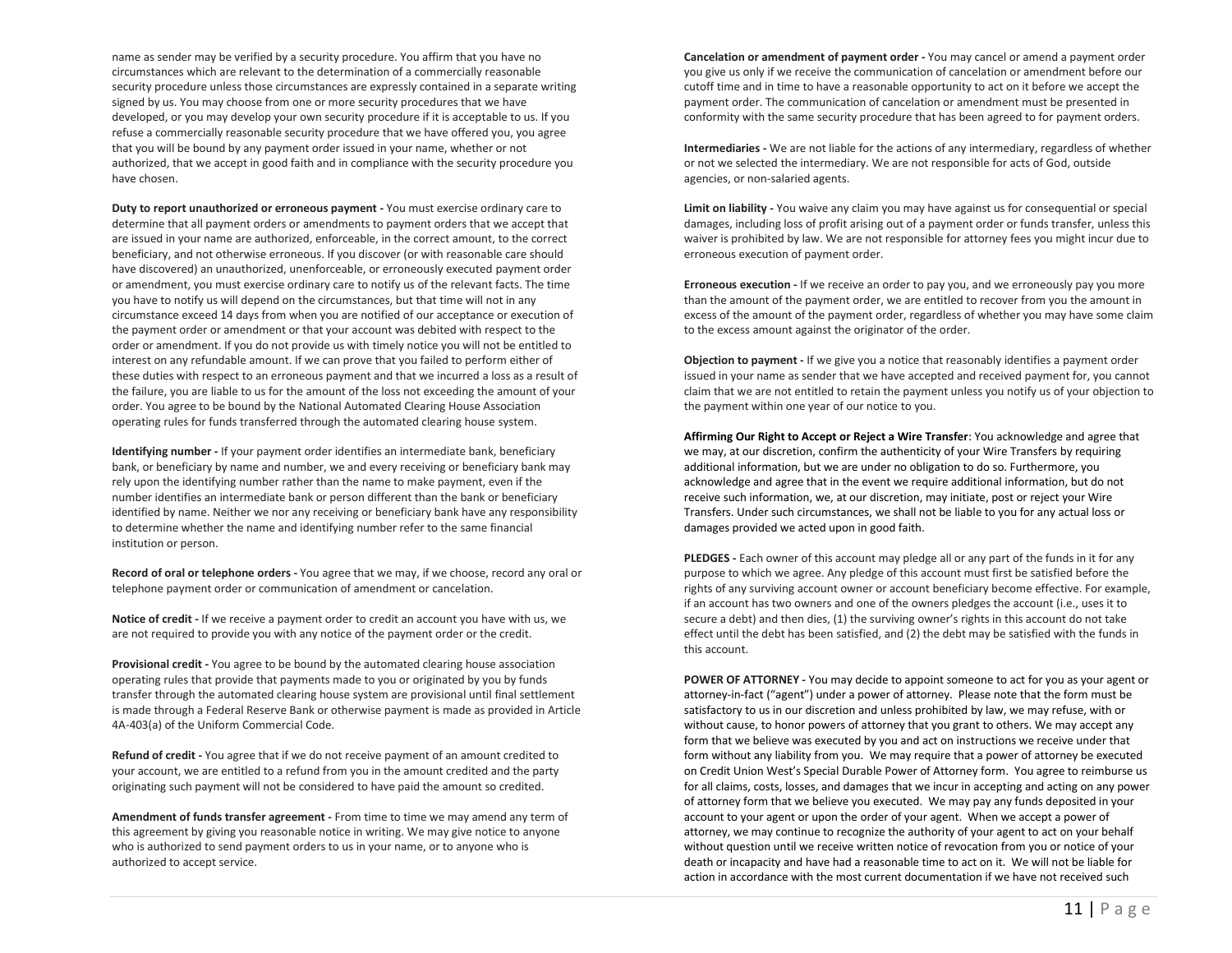notice. We may require a separate form for each agent and for each account for which you want to grant power of attorney. We may require your agent to present the original form and refuse to act on a copy. In some cases, we may require that your agent confirmed in an affidavit that the power has not been revoked or terminated or that you register the power with the appropriate recording authorities. We may restrict the types or sizes of transactions we permit your agent to conduct. The authority of your agent to receive payments, transact on, or otherwise make changes to your account generally terminates with your death or incapacity, unless the document creating such agency provides, in accordance with applicable law that the agent's powers continue in spite of your incapacity.

#### **NOTICE OF ATM/NIGHT DEPOSIT FACILITY USER PRECAUTIONS**

As with all financial transactions, please exercise discretion when using an automated teller machine (ATM) or night deposit facility. For your own safety, be careful. The following suggestions may be helpful:

- 1. Prepare for your transactions at home (for instance, by filling out a deposit slip) to minimize your time at the ATM or night deposit facility.
- 2. Mark each transaction in your account record, but not while at the ATM or night deposit facility. Always save your ATM receipts. Do not leave them at the ATM or night deposit facility because they may contain important account information.
- 3. Compare your records with the account statements you receive.
- 4. Do not lend your ATM card to anyone.
- 5. Remember, do not leave your card at the ATM. Do not leave any documents at a night deposit facility.
- 6. Protect the secrecy of your Personal Identification Number (PIN). Protect your ATM card as though it were cash. Don't tell anyone your PIN. Don't give anyone information regarding your ATM card or PIN over the telephone. Never enter your PIN in any ATM that does not look genuine, has been modified, has a suspicious device attached, or is operating in a suspicious manner. Don't write your PIN where it can be discovered. For example, don't keep a note of your PIN in your wallet or purse.
- 7. Prevent others from seeing you enter your PIN by using your body to shield their view.
- 8. If you lose your ATM card or if it is stolen, promptly notify us. You should consult the other disclosures you have received about electronic fund transfers for additional information about what to do if your card is lost or stolen.
- 9. When you make a transaction, be aware of your surroundings. Look out for suspicious activity near the ATM or night deposit facility, particularly if it is after sunset. At night, be sure that the facility (including the parking area and walkways) is well lighted. Consider having someone accompany you when you use the facility, especially after sunset. If you observe any problem, go to another ATM or night deposit facility.
- 10. Do not accept assistance from anyone you do not know when using an ATM or night deposit facility.
- 11. If you notice anything suspicious or if any other problem arises after you have begun an ATM transaction, you may want to cancel the transaction, pocket your card and leave. You might consider using another ATM or coming back later.
- 12. Do not display your cash; pocket it as soon as the ATM transaction is completed and count the cash later when you are in the safety of your own car, home, or other secure surrounding.
- 13. At a drive-up facility, make sure all the car doors are locked and all of the windows are rolled up, except the driver's window. Keep the engine running and remain alert to your surroundings.
- 14. We want the ATM and night deposit facility to be safe and convenient for you. Therefore, please tell us if you know of any problem with a facility. For instance, let us know if a light is not working or there is any damage to a facility. Please report any suspicious activity or crimes to both the operator of the facility and local law enforcement officials immediately.

## **Automatic Billing Updater (ABU)**

ABU is a convenient service that updates MasterCard® numbers and expiration dates that are on file and applied to recurring payments, like gym memberships and utility payments. When you are opted-in to ABU and the card number changes or the card expires, it is automatically updated in the merchant's database so there is no interruption in autopayments. For your convenience, you are automatically opted-in to ABU. To cancel ABU, you must opt-out. If you would like to opt-out, or if you are currently opted-out and would like to opt-in, please visi[t www.cuwest.org/ABU,](http://www.cuwest.org/ABU) complete the online form to update your preferences.

Please be advised that merchants are not mandated to participate in the ABU Service. Only participating merchants will receive the updated information and can choose the frequency at which they check for updated payment information. To avoid service disruption, you should check with your merchant to ensure your card information has been updated even if you remain opted-in to ABU.

If you have any remaining questions about MasterCard® ABU, please give us a call at 800.621.0287.

# **FUNDS AVAILABILITY POLICY**

Please read all provisions carefully in order to fully understand when funds may be available from certain deposits.

**Important Note: The amounts stated below are adjusted pursuant to applicable federal laws every five years. The amounts that can adjust are (1) the amounts that must be made available to you immediately; (2) the amounts we must make available to you immediately if we choose to delay availability for an extra day; and (3) the amounts of large deposits and the amounts subject to the special rules for new accounts as addressed below. To determine the actual amount in effect at any specific time, please refer to the Rate and Fee Schedule.**

This Disclosure applies to all "transaction" accounts. Transaction accounts, in general, are accounts which permit an unlimited number of payments to third persons and an unlimited number of telephone and preauthorized transfers to other accounts of yours with us. Checking accounts are the most common transaction accounts. Feel free to ask us whether any of your accounts are covered by these rules.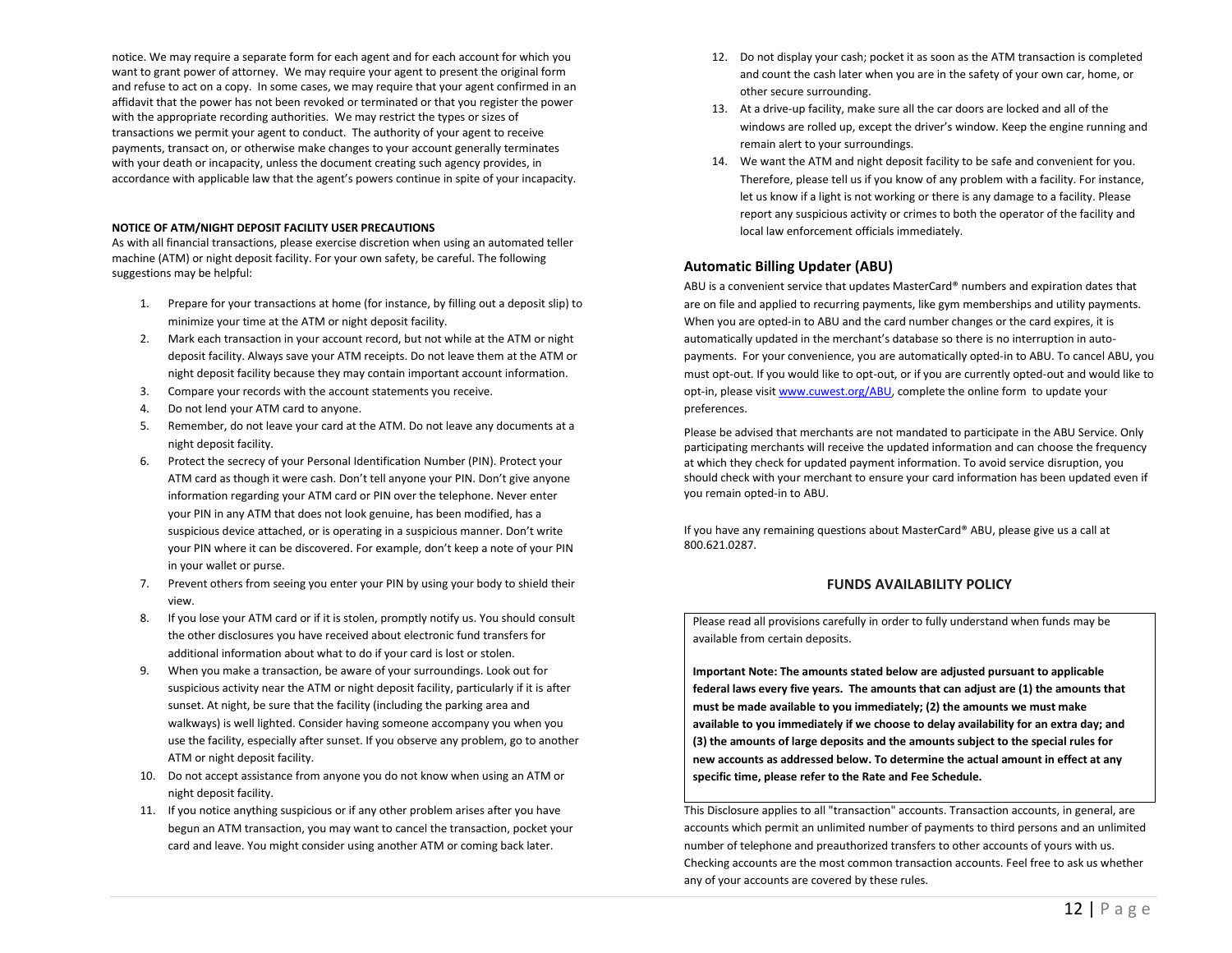Funds "availability" means your ability to withdraw funds from your account, whether those withdrawals are to be in cash, by check, automatic payment, or any other method we offer you for access to your account. If deposited funds are not "available" to you on a given day, you may not withdraw the funds in cash and we may not use the funds to pay items that you have written or honor other withdrawals you request. If we pay items that you have written or honor other withdrawals before funds are available to you, we may charge a fee for this. Please remember that even after the item has "cleared," we have made funds available to you, and you have withdrawn the funds, you are still responsible for items you deposit that are returned to us unpaid and for any other problems involving your deposit.

#### **DETERMINING THE AVAILABILITY OF A DEPOSIT - ALL ACCOUNTS**

The day funds become available is determined by counting business days from the day of your deposit. Every day is a business day except Saturdays, Sundays, and federal holidays. If you make a deposit in person before our "cutoff time" on a business day we are open, we will consider that day to be the day of your deposit for purposes of calculating when your funds will become available. However, if you make a deposit after the cutoff time, or on a day we are not open, we will consider that the deposit was made on the next business day we are open.

Deposits you send by mail are considered deposited on the business day it arrives if it arrives by the cutoff time at the branch of deposit.

In all cases, availability of any deposit assumes that a requested withdrawal will not overdraw the account.

#### **IMMEDIATE AVAILABILITY FOR CERTAIN ITEMS**

The following types of deposits will usually be available for withdrawal immediately:

- Cash (if deposited in person to an employee of ours);
- Electronic direct deposits;
- Wire transfers; and
- The first \$225 or such greater amount as required by annual adjustments to Cash and wire transfer deposits are subject to the Special Rules for New Accounts and the \$225 availability is subject to the rule in the section titled Longer Delays May Apply as allowed by applicable laws.

#### **IMMEDIATE AVAILABILITY FOR MOST OTHER ITEMS**

Our general availability policy for items not listed in the prior section is to make funds available to you immediately / on the first business day after the day of deposit. We generally make some portion of a day's deposits available for withdrawal immediately. See the previous section for the types and amounts of deposits that are available immediately. Paper Checks: Case-by Case Option: In some cases involving paper checks, we will not make all of the funds that you deposit available to you as provided above. The first \$225 or such greater amount as required by annual adjustments to Regulation CC of your deposits, however, will generally be available no later than the first business day after the day of deposit, and usually immediately. If we are not going to make all of the funds from your deposit available on the first business day, we will notify you at the time you make your deposit; or soon after as reasonably practical. We will also tell you when the funds will be available. If your deposit is not made directly to one of our employees (including a deposit

made at an ATM) or if we decide to take this action after you have left the premises, we will mail you the notice by the day after we receive your deposit.

Paper Checks: Statutory Holds Option: In the case of deposits of paper checks, funds from these checks will not be available until after the second business day from the date of deposit. The first \$225 of your deposits, however, will generally be available no later than the first business day after the day of deposit, and usually immediately.

If you will need the funds from a deposit right away, you should ask us when the funds will be available.

# **DEPOSITS AT AUTOMATED TELLER MACHINES**

**Our ATM Machines**. If you make a deposit at an ATM identified as ours with the Credit Union's name, your deposit will generally be available on the first business day after the day of deposit.

**Other ATM Machines**. If you make a deposit at an ATM that is not identified as ours with the Credit Union's name, your deposit will not be available until the fifth business day after the day of deposit. New customers cannot make deposits at ATMs we do not own or operate within the first 90 days of the account relationship.

#### **LONGER DELAYS MAY APPLY**

Safeguard Exceptions. In addition, funds you deposit by check may be delayed for a longer period under the following circumstances:

- We believe a check you deposit will not be paid.
- "Large Deposits" -- You deposit checks totaling more than \$5,525 or such greater amount as allowed by annual adjustments to Regulation CC on any one day.
- You redeposit a check that has been returned unpaid.
- You have overdrawn your account repeatedly in the last six months.
- There is an emergency, such as failure of computer or communications equipment.

We will notify you if we delay your ability to withdraw funds for any of these reasons, and we will tell you when the funds will be available. They will generally be available no later than the seventh business day after the day of your deposit.

# **SPECIAL RULES FOR NEW ACCOUNTS**

If you are a new customer, the following special rules will apply during the first 30 days your account is open. Funds from electronic direct deposits and deposits of cash and wire transfers to your account will be available on the day we receive the deposit. The first \$5,525 (or such greater amount as allowed by annual adjustments to Regulation CC) of a day's total deposits of cashier's, certified, teller's, traveler's, on-us checks (checks drawn on U.S. Bank), and federal, state and local government checks will be available on the first business day after the day of your deposit if the deposit meets certain conditions. For example, the checks must be payable to you (and you may have to use a special deposit slip). The excess over \$5,525 will be available on the fifth business day after the day of your deposit. If your deposit of these checks (other than a U.S. Treasury check) is not made in person to one of our employees, the first \$5,525 will not be available until the second business day after the day of your deposit.

Funds from all other check deposits will generally be available on the fifth business day after the day of your deposit. In certain instances, we may hold funds from other check deposits